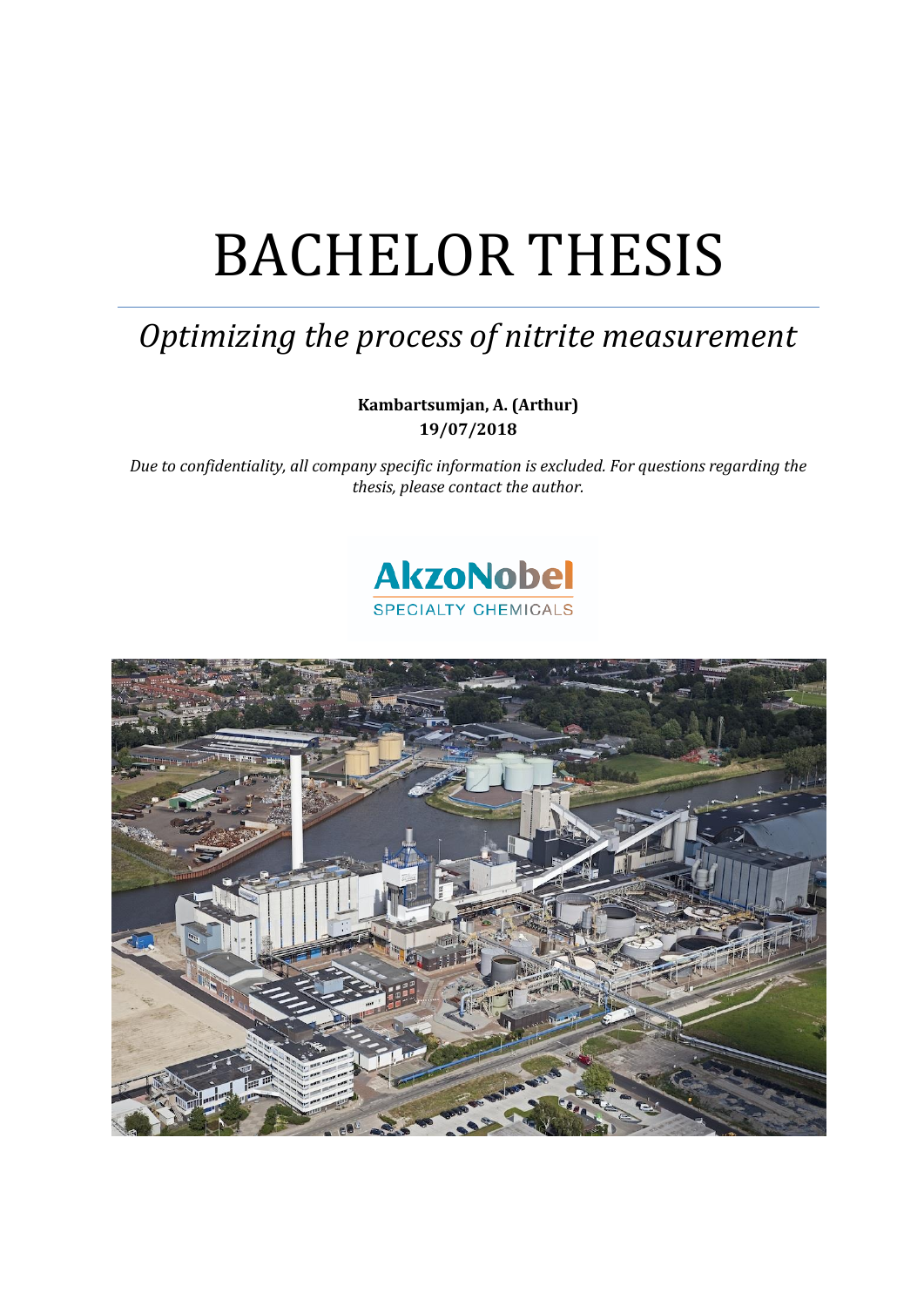#### **Bachelor thesis**

*Optimizing the process of nitrite measurement*

**Author**  Arthur Kambartsumjan Industrial Engineering and Management University of Twente

#### **Educational institution distribution distribution distribution distribution distribution distribution distribution**

Drienerlolaan 5 Boortorenweg 27 7522 NB Enschede 7554 RS Hengelo

**Supervisor University of Twente** Dr.ir. Petra Hoffmann

**Second examiner University of Twente** Dr.M.C. Matthieu van der Heijden

University of Twente **AkzoNobel Industrial Chemicals**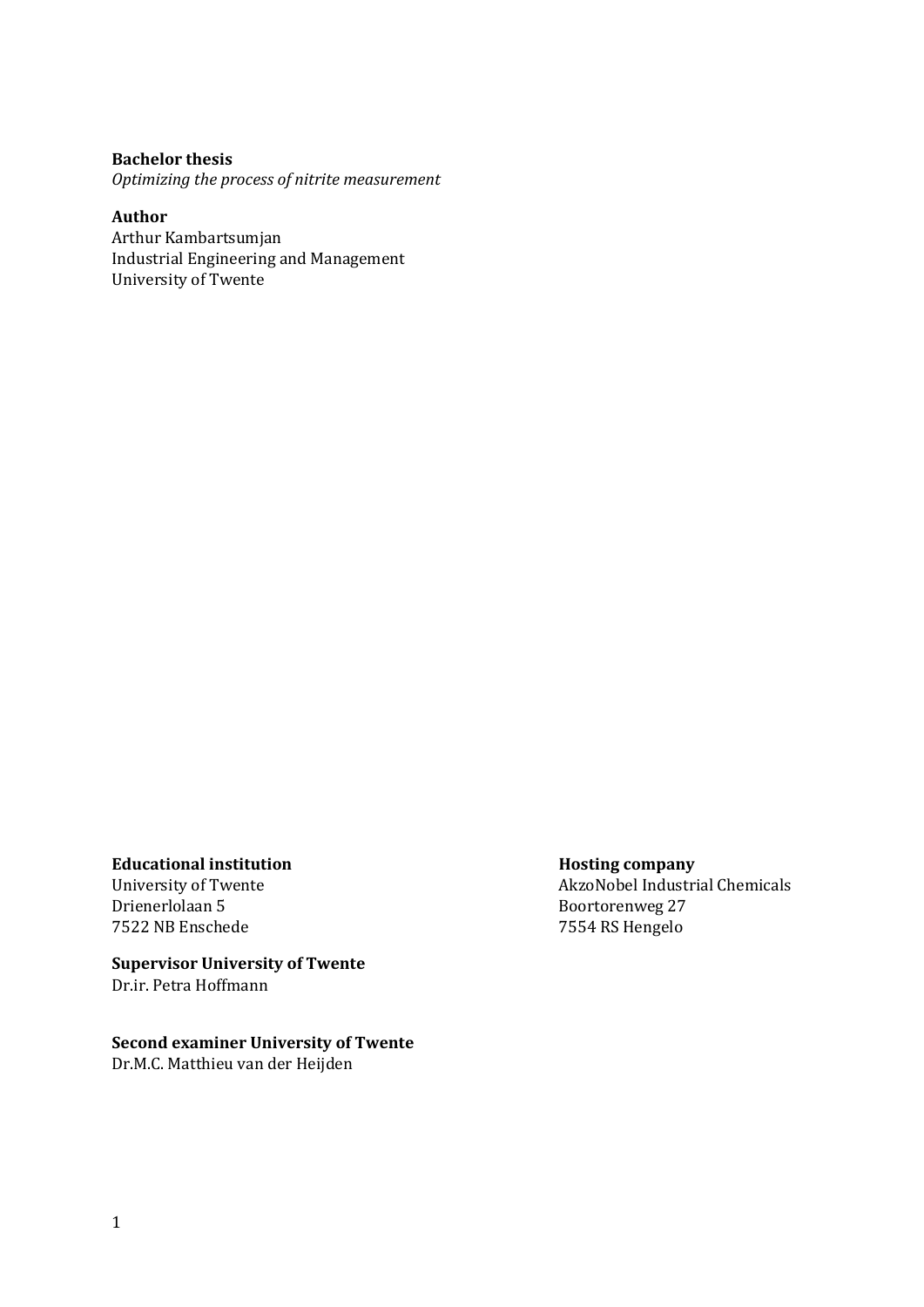<span id="page-2-0"></span>This bachelor report "How can the process of nitrite measurement be optimized?" describes a research to implement an in-line nitrite measurement system. This research is conducted at AkzoNobel in Hengelo from March until July 2018.

I would like to thank all the employees of Salt Specialties including the operators, the management and all other teams that helped me in my research. Especially, X which is my supervisor at AkzoNobel, helped me a lot. Due to our discussions and constructive meetings, the outcomes of this bachelor report are even better.

I have learned more about reporting a scientifically well-structured report with the help of my supervisors at the University of Twente which are Dr.ir. Petra Hoffmann and Dr.M.C. Matthieu van der Heijden. I am also very thankful for that.

I hope that you will enjoy reading this report!

Arthur Kambartsumjan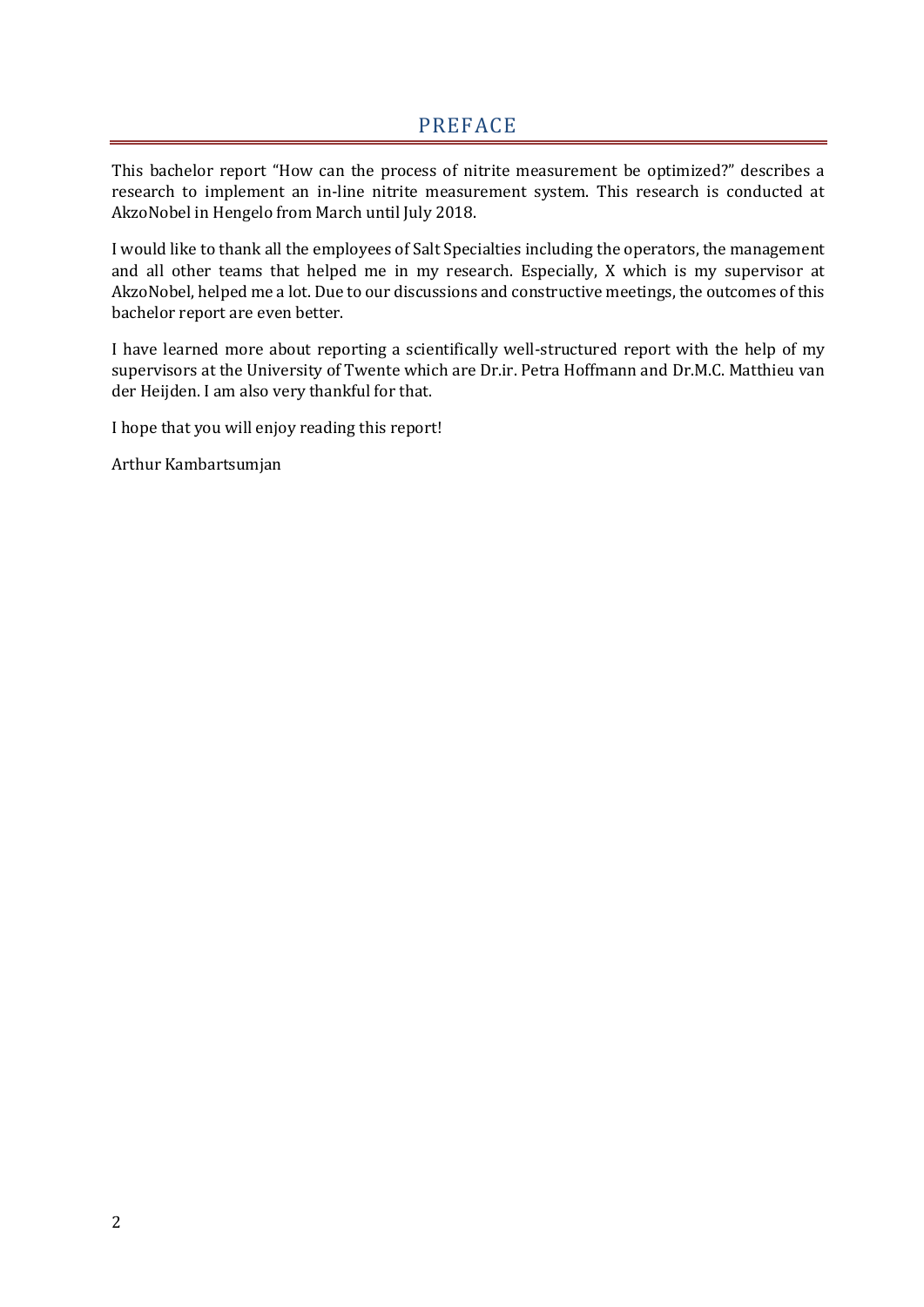### MANAGEMENT SUMMARY

<span id="page-3-0"></span>AkzoNobel is a paints and coatings company and major producer of specialty chemicals. Headquartered in Amsterdam, the company has activities in more than 80 countries and employs approximately 45,000 people. This bachelor report is written in collaboration with AkzoNobel Hengelo. AkzoNobel Hengelo is one of the production locations of AkzoNobel where salt products are produced. These salt products are, for example, demanded by the meat industry. The meat industry demands a specific salt product: nitrite salt. This salt ensures that the meat turns red and that the meat will have a longer shelf life. The nitrite in the salt is added in different concentrations. These nitrite concentrations have to be measured in order to ensure that these concentrations satisfy the specific customer specifications. Otherwise, the customer claims the product. This process of nitrite measurement needs to be improved at AkzoNobel Hengelo at different production lines. To be specifically, this process of nitrite measurement needs to be in-line. With in-line is meant that the analyzer is implemented inside the process and the process is analyzed continuous. The structure within this research is as follows:

#### *Identification of the nitrite measurement processes*

Process maps are made in order to explain the different routes and processes within the different production lines. Two different types of waste are observed in these processes:

- 1. Waste of time
- 2. Waste of nitrite salt

#### *Theoretical perspective*

By using the theory of Lean, the following indicators are defined:

#### Waste of time

- 1. Taking a sample.
- 2. Walking to the analyzer.
- 3. Preparation for inserting the sample into the analyzer and inserting the sample.
- 4. Walking back to the production process.
- 5. Reading the result and write it down on paper.

#### Waste of nitrite salt

- 1. Waste of nitrite by sampling for nitrite concentration measurements.
- 2. Waste of nitrite salt by the scrapping of pallets.

## *Efficiency of the nitrite measurement system*

This chapter is removed due to confidentiality.

#### *Methods of nitrite analysis and analyzers available on the market*

A literature study is conducted in order to define the different methods of nitrite measurement. Here, a method of nitrite analysis is identified which is capable of measuring the nitrite concentration in-line. This method is called near infrared analysis (NIR). Thereafter, different analyzers are identified which are available on the market. Two NIR analyzers scored the best according to a criteria list with the following criteria: analysis time, accurate results, price of the analyser and the degree of difficulty for the usage of the analyzer.

*Tests*

This chapter is removed due to confidentiality.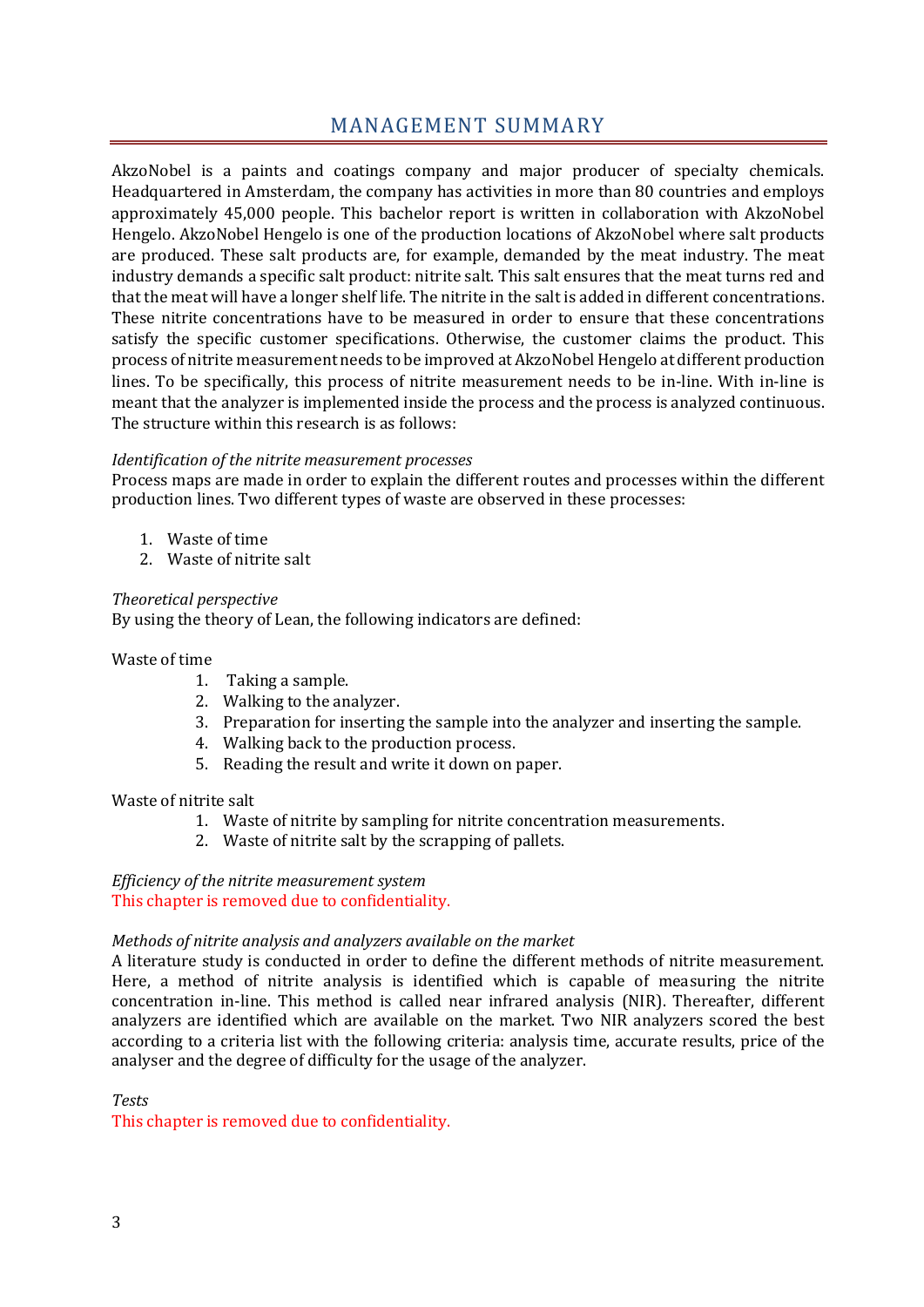## CONTENTS

| $1_{-}$ |  |
|---------|--|
|         |  |
|         |  |
|         |  |
|         |  |
|         |  |
|         |  |
| 2.      |  |
|         |  |
|         |  |
|         |  |
|         |  |
| 3.      |  |
| 4.      |  |
|         |  |
|         |  |
| 5.      |  |
| 6.      |  |
| 7.      |  |
|         |  |
|         |  |
|         |  |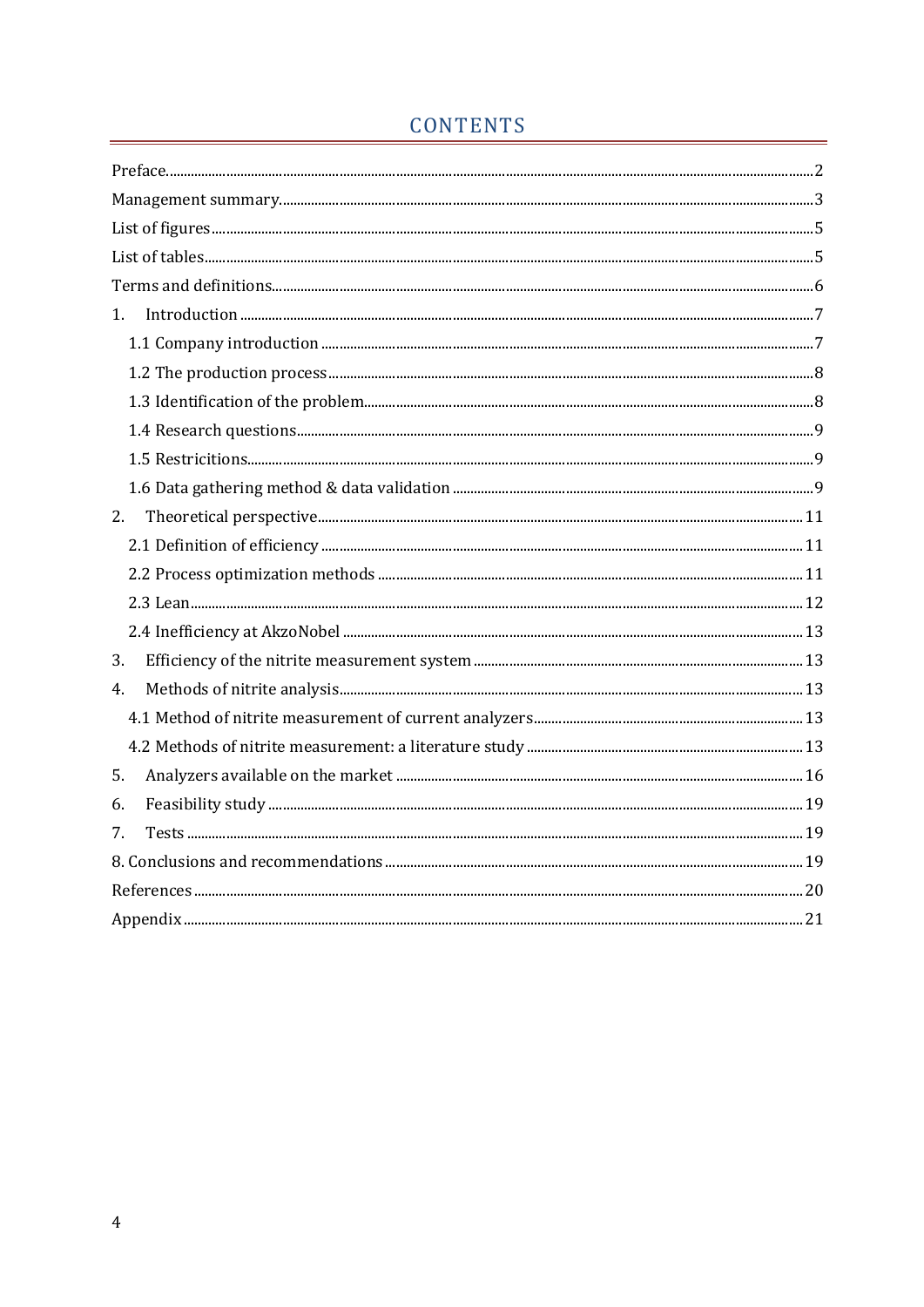## LIST OF FIGURES

<span id="page-5-0"></span>

## LIST OF TABLES

<span id="page-5-1"></span>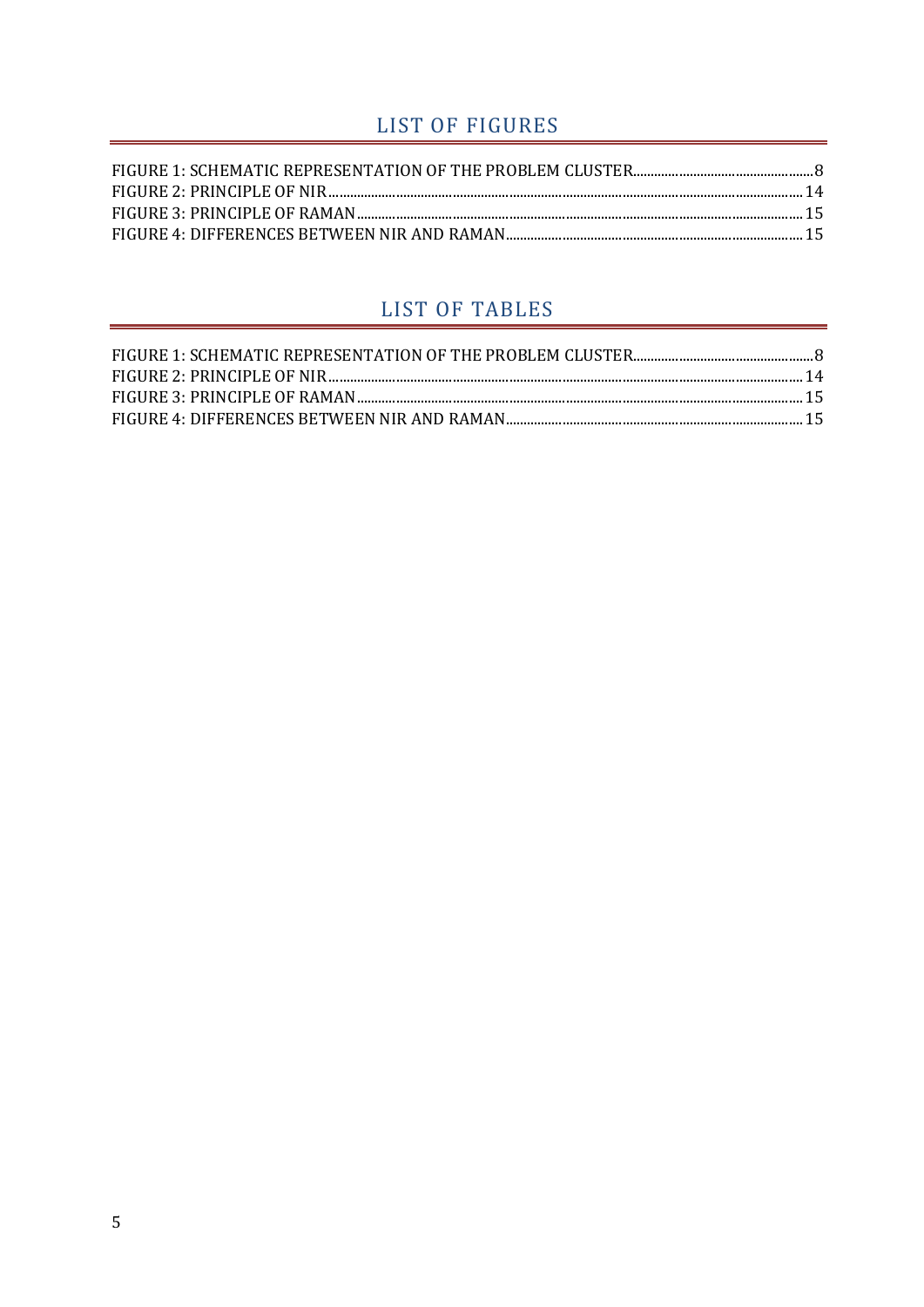#### TERMS AND DEFINITIONS

<span id="page-6-0"></span>Process optimization method: the discipline of adjusting a process so as to optimize some specified set of parameters without violating some constraint.

Problem cluster: a cluster which shows an overview of all the problems observed in a company.

External validity: the data's ability to be generalized across persons, settings, and times.

Internal validity: the ability of a research instrument to measure what it is purposed to measure.

Content validity: the extent to which it provides adequate coverage of the constructs guiding the study.

Criterion-related validity: the degree to which the predictor is adequate in capturing the relevant aspects of the criterion.

Construct validity: the degree to which you operationalize your variables properly.

BPR: business process re-engineering which is a process optimization method.

TQM: total quality management which is a process optimization method.

SAP: one of the largest enterprise resources planning software system.

Waste: anything that does not add value to produce the product or service.

Value: how the specific product meets the customer's needs, at a specific price, at a specific time.

Flow: the uninterrupted movement of product or service through the system to the customer.

 $R^2$ : a statistical measure of how well the regression predictions approximate the real data points.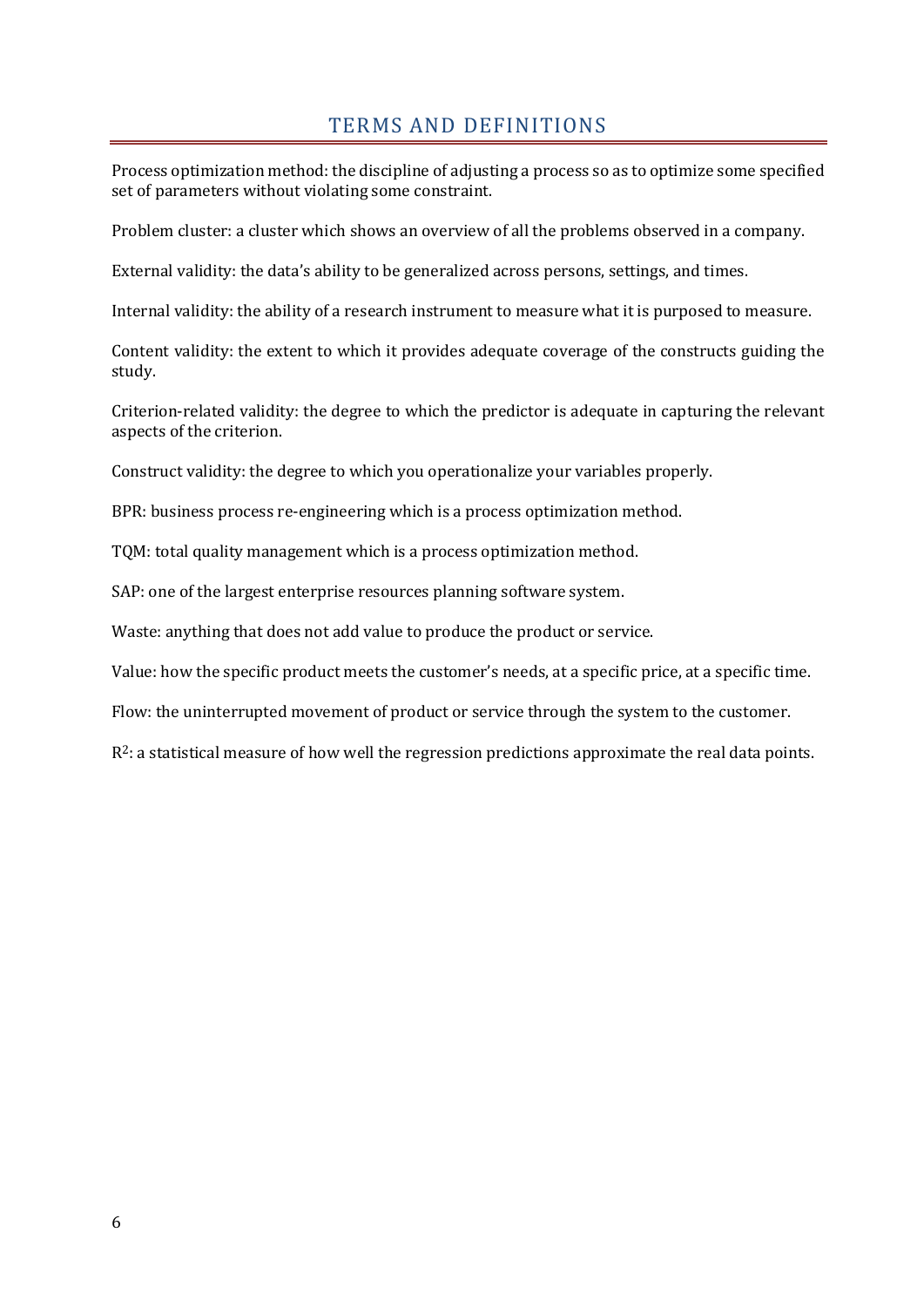#### 1. INTRODUCTION

<span id="page-7-0"></span>In this chapter is first explained what AkzoNobel is and in which markets it is active in. Thereafter, the process of nitrite measurement is explained whereas the problems which are observed by AkzoNobel in this process. Subsequently, the restrictions of this research are given. Finally, the research questions will be stated and for each research question the data gathering method is explained.

#### 1.1 COMPANY INTRODUCTION

<span id="page-7-1"></span>AkzoNobel is a paints and coatings company and major producer of specialty chemicals. Headquartered in Amsterdam, the company has activities in more than 80 countries, and employs approximately 45,000 people. AkzoNobel's employees are active in four main markets: industrial, consumer goods, transportation, and buildings and infrastructure [\[1\].](#page-20-1)

- *Industrial*: AkzoNobel is one of the leading suppliers to the worldwide industrial sector. AkzoNobel supplies essential ingredients such as metals and mining, agrochemicals, plastics and pulp that help their customers to manufacture their products as efficiently, sustainably and cost-effectively as possible.
- *Consumer goods:* AkzoNobel works closely with their customers in order to develop effective solutions and protection for their own products by providing coatings.
- *Transportation:* AkzoNobel is in this market focused on the supply of manufacturers and operators with advanced coatings systems that play an essential role in the global transportation sector.
- *Buildings and infrastructure*: AkzoNobel is a total solution supplier in this market. AkzoNobel provides essential products for the global construction industry, for example coil coatings, wood coatings and protective coatings.

AkzoNobel is active in three businesses, Decorative Paints, Performance Coatings and Specialty Chemicals.

- *Decorative Paints:*the business Decorative Paints is focused on the development of products to color and protect both the inside and outside of all kinds of buildings – from private homes to office buildings.
- *Performance Coatings***:** the business Performance Coatings is focused on the production of coatings which are used by customers across the world to protect and enhance everything, for example wood coatings, marine coatings, and metal coatings.
- *Specialty Chemicals:* the business Specialty Chemicals are used in paints, detergents, foods, plastics, cosmetics, construction, pulp and paper, pharmaceuticals, electronics, agriculture and for producing petroleum products. This bachelor report is written in collaboration with AkzoNobel Hengelo. AkzoNobel Hengelo is one of the production locations of AkzoNobel where salt products are produced. AkzoNobel Hengelo belongs to the Specialty chemicals grou[p \[2\].](#page-20-2)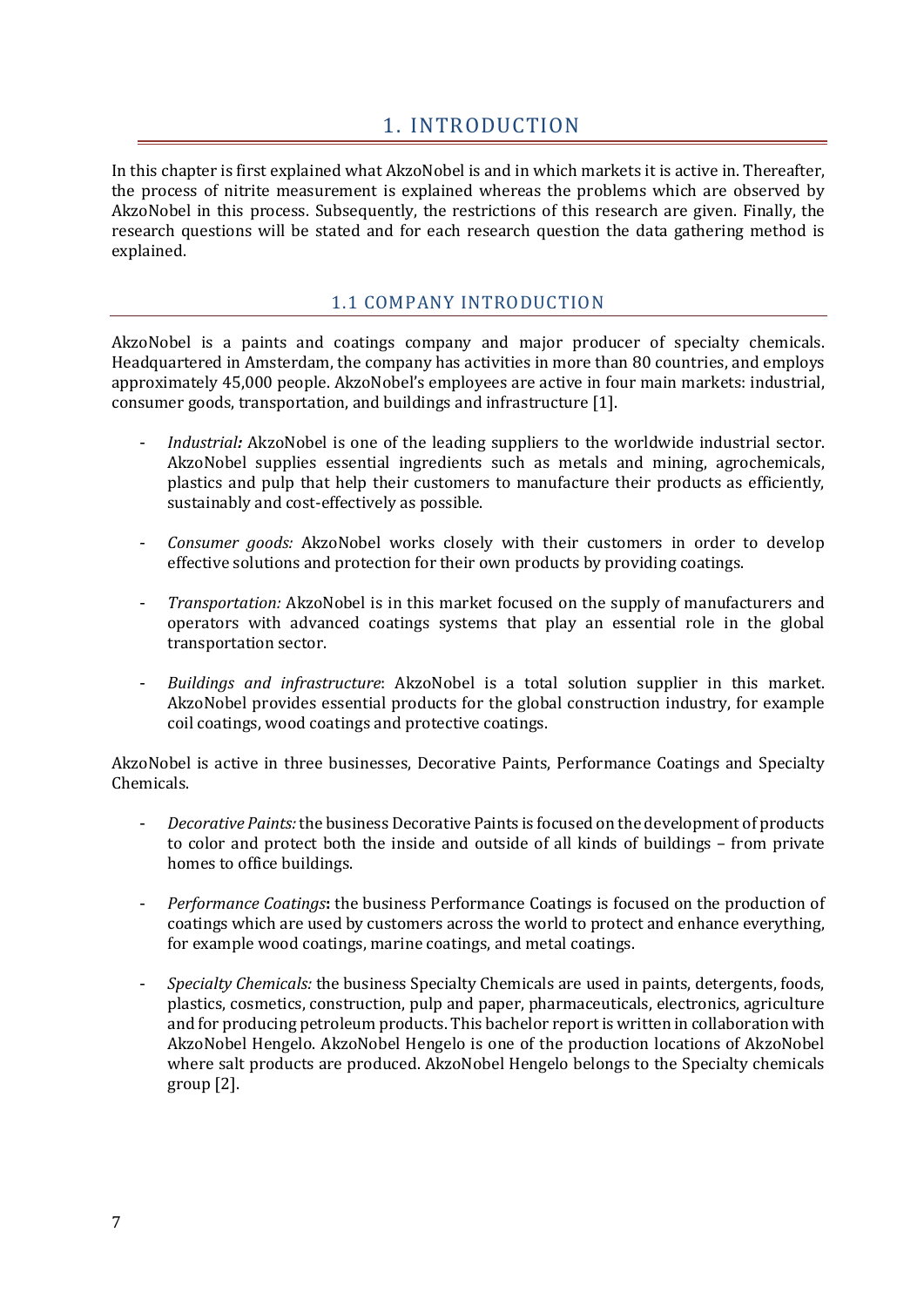#### 1.2 THE PRODUCTION PROCESS

<span id="page-8-1"></span><span id="page-8-0"></span>This chapter is removed due to confidentiality.

#### 1.3 IDENTIFICATION OF THE PROBLEM

After a specific amount of nitrite salt is produced, a sample is taken from one package by an operator and this sample is brought to one of two analyzers. The function of the analyzers is to analyze the concentration of nitrite of this specific sample. This package where the sample is taken from is always thrown away. Therefore, a lot of nitrite salt waste arises from this activity. Besides this physical waste, a lot of activities are involved for taking a sample. This process is very time consuming. These two types of waste are calculated in chapter [3](#page-13-1) [Efficiency of the nitrite](#page-13-1)  [measurement system,](#page-13-1) this chapter is removed due to confidentiality.

#### *Problem cluster*

A problem cluster is a cluster which shows an overview of all the problems observed in a company. This problem cluster is made when looking specifically at the process of nitrite measurement which is shown in [Figure 1: Schematic representation of the problem cluster.](#page-8-2) However, it could be that the problem is not the measurement itself; instead, the variety in the dosage of nitrite could be the main problem.



<span id="page-8-2"></span>

#### *Variety in nitrite dosage*

The dosage of nitrite is not accurate at the moment, because the nitrite is stuck at places beyond the movement direction of the dosing screw according to the process technologist of AkzoNobel Hengelo [\[3\].](#page-20-3) Therefore, a part of nitrite is not added and this will lead to an inaccurate dosage of nitrite. Factors that could play a role here are the type/driving of the dosing screw and the humidity of the salt. However, this is not part of my research since this research is only focused on the process of nitrite measurement.

#### *Core problem & action problem*

The core problem is the main problem observed by AkzoNobel. The core problem is defined as: "There is an inefficient system for the measurement of the concentration of nitrite". The action problem is an observed discrepancy between the norm and reality. As is shown in the problem cluster, in reality, there is waste of time and nitrite salt. These types of waste need to be reduced; however the norm is not known yet. This will be explained in chapter 2.4 Inefficiency at AkzoNobel, this chapter is removed due to confidentiality. With this information, the action problem is defined as: "The waste of nitrite salt and the waste of time should be decreased in the process of nitrite measurement".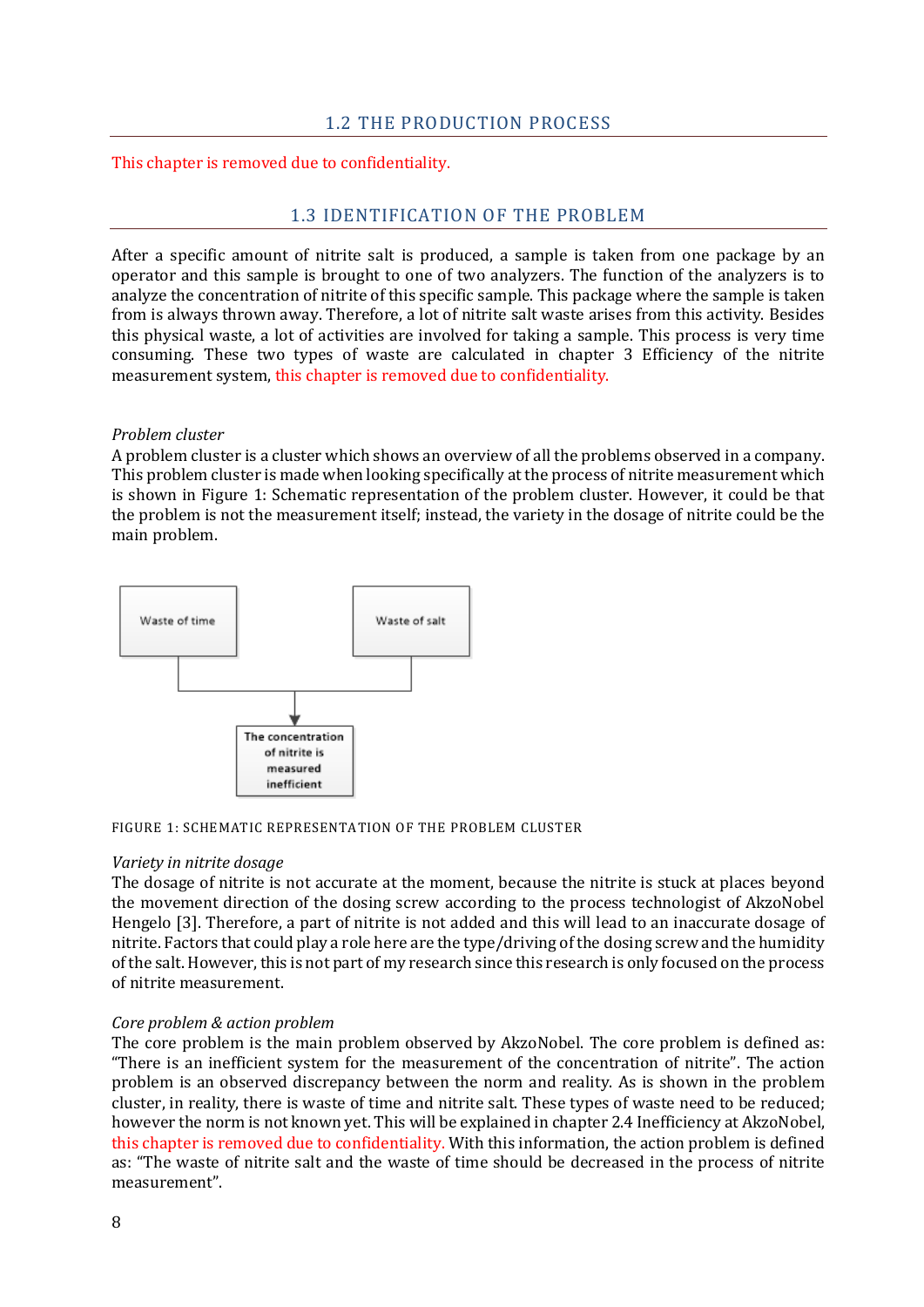#### 1.4 RESEARCH QUESTIONS

<span id="page-9-0"></span>The research questions which will be answered in this bachelor report are defined in this chapter. The following research questions are based on the problem that is observed by AkzoNobel.

The main research question is: "How can the efficiency of the process of measuring the concentration of nitrite be improved?"

In order to answer this question, several sub-questions will be answered:

- 1. What is the definition of efficiency?
- 2. How can the inefficiency of the current nitrite measurement system be measured? 2.1 Which theories can be applied to measure inefficiency?
	- 2.2 Which theory will be used in this research and why?
	- 2.3 How can inefficiency be measured at AkzoNobel?
- 3. What is the inefficiency of the current nitrite measurement system?
- 4. Which method of nitrite measurement is the best suited for AkzoNobel?
- 5. How can the efficiency of the current nitrite measurement system be improved? 5.1 Which analyzers for measuring nitrite concentration are already available on the market?

<span id="page-9-1"></span>5.2 Which analyzer is the best suited for AkzoNobel?

#### 1.5 RESTRICITIONS

The restrictions of this research are as follows:

- The research is conducted in a limited time period of ten weeks.
- The research focuses on the measurement of nitrite salt. Other problems such as the variety in the nitrite dosage are not in the scope of this research.
- AkzoNobel demands an analyzer that is capable of analyzing in-line. With in-line is meant that the analyzer is implemented inside the process and the process is analyzed continuous. In addition, a sample is taken automatically.

#### 1.6 DATA GATHERING METHOD & DATA VALIDATION

<span id="page-9-2"></span>In this subchapter, the data gathering method and the method how the validity of the measurements is ensured per research question are described. The data gathering method is the method of how the data is collected for a particular research question. Data validity is according to Cooper et al., (2014) [\[4\]](#page-20-4) the extent to which a test measures what it actually wished to measure. There are two major forms of validity: external and internal validity. External validity is the data's ability to be generalized across persons, settings and times whereas internal validity is the ability of a research instrument to measure what it is purposed to measure.

External validity is not involved in this research since the conclusions of this research will not be generalized among persons, settings and times.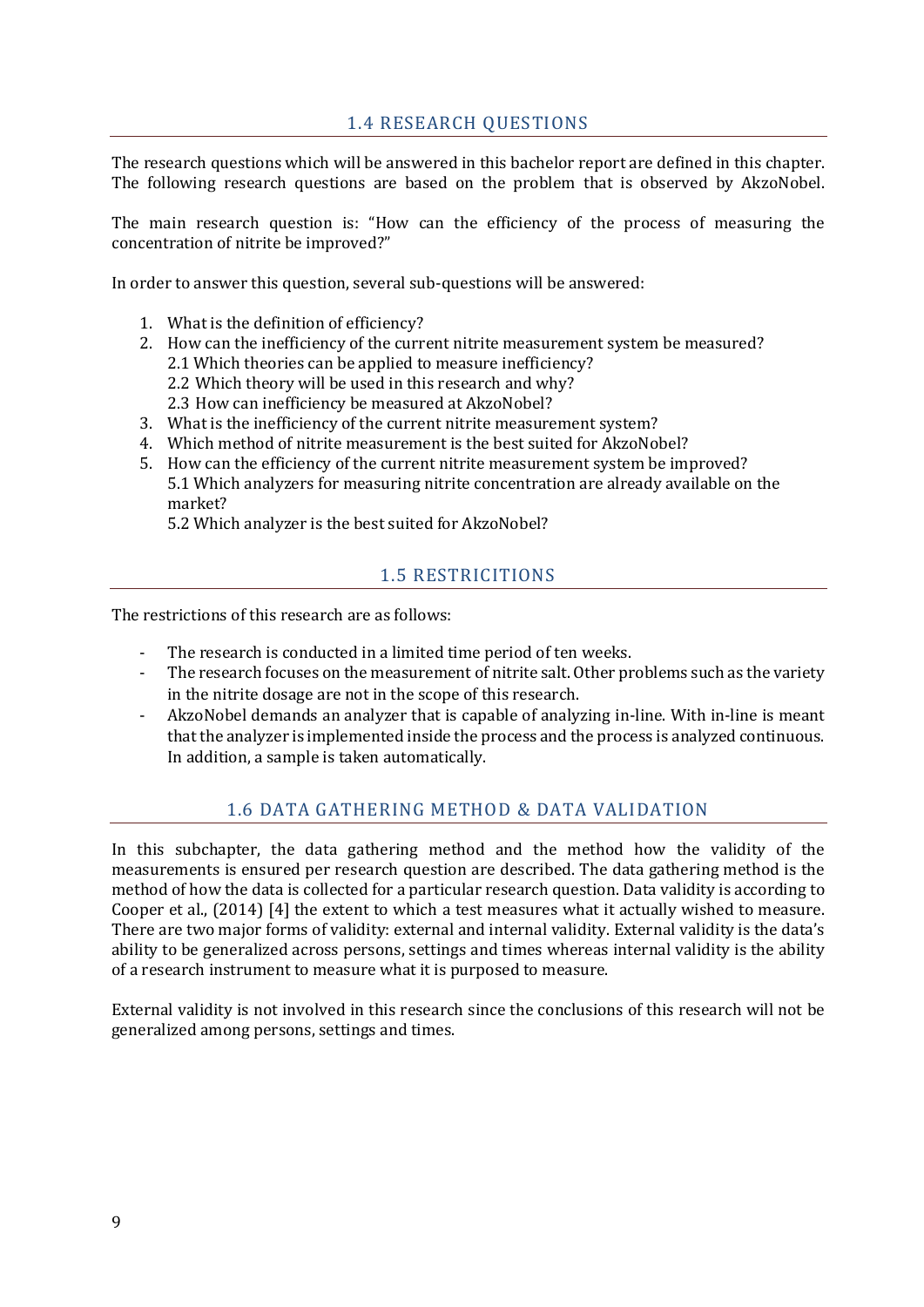According to Cooper et al., (2014) [\[4\]](#page-20-4) internal validity consists of three major forms:

- Content validity: the extent to which it provides adequate coverage of the constructs/instruments guiding the study. It is not necessary with all research questions to have content validity since no instruments are used in this research.
- Criterion-related validity: the degree to which the predictor is adequate in capturing the relevant aspects of the criterion. This form of validity is simply achieved by explaining the predictions that are made in this bachelor report. In addition, the predictions should be based on facts.
- Construct validity: the degree to which you operationalize your variables properly. Construct validity is only related to research question 2. Here, it is important to operationalize the variables "waste of nitrite salt" and "waste of time" in all different forms of waste that will eliminated when an in-line nitrite measurement system will be implemented.

The data gathering method per research question is described below.

#### *Research question 1: what is the definition of efficiency?*

Simply, searching in different dictionaries will be the data gathering method in order to find the definition of efficiency.

*Research question 2: how can the inefficiency of the current nitrite measurement system be measured?*  A literature study will be conducted in order to find different theories about the measurement of inefficiency. Here, the purposes and framework of the theories will be explained. Afterwards, a theory will be chosen which is in accordance to the perspective of AkzoNobel. Finally, the indicators of the variables "waste of nitrite salt" and "waste of time" can be identified with the use of this theory.

*Research question 3: what is the inefficiency of the current nitrite measurement system?* The indicators which are defined by the previous research question need to be calculated. This will be done by analysis and aggregation of data which is extracted from the computer systems at AkzoNobel.

*Research question 4: which method of nitrite measurement is the best suited for AkzoNobel?* A literature study will be conducted in order to identify the different methods for measuring a particular nitrite concentration. Subsequently, the best nitrite measurement method will be chosen that is capable of measuring the nitrite concentration in-line.

*Research question 5: how can the efficiency of the current nitrite measurement system be improved?* Firstly, all the different analyzers which are available on the market need to be identified. This is done by contacting all companies that provide nitrite measurement systems in The Netherlands. Secondly, the best suited analyzer need to be chosen according to a criteria list which describes the most important criteria for choosing an analyzer according to AkzoNobel Hengelo. Finally, this analyzer will be tested in order to conclude if this analyzer can be implemented at the process of nitrite measurement.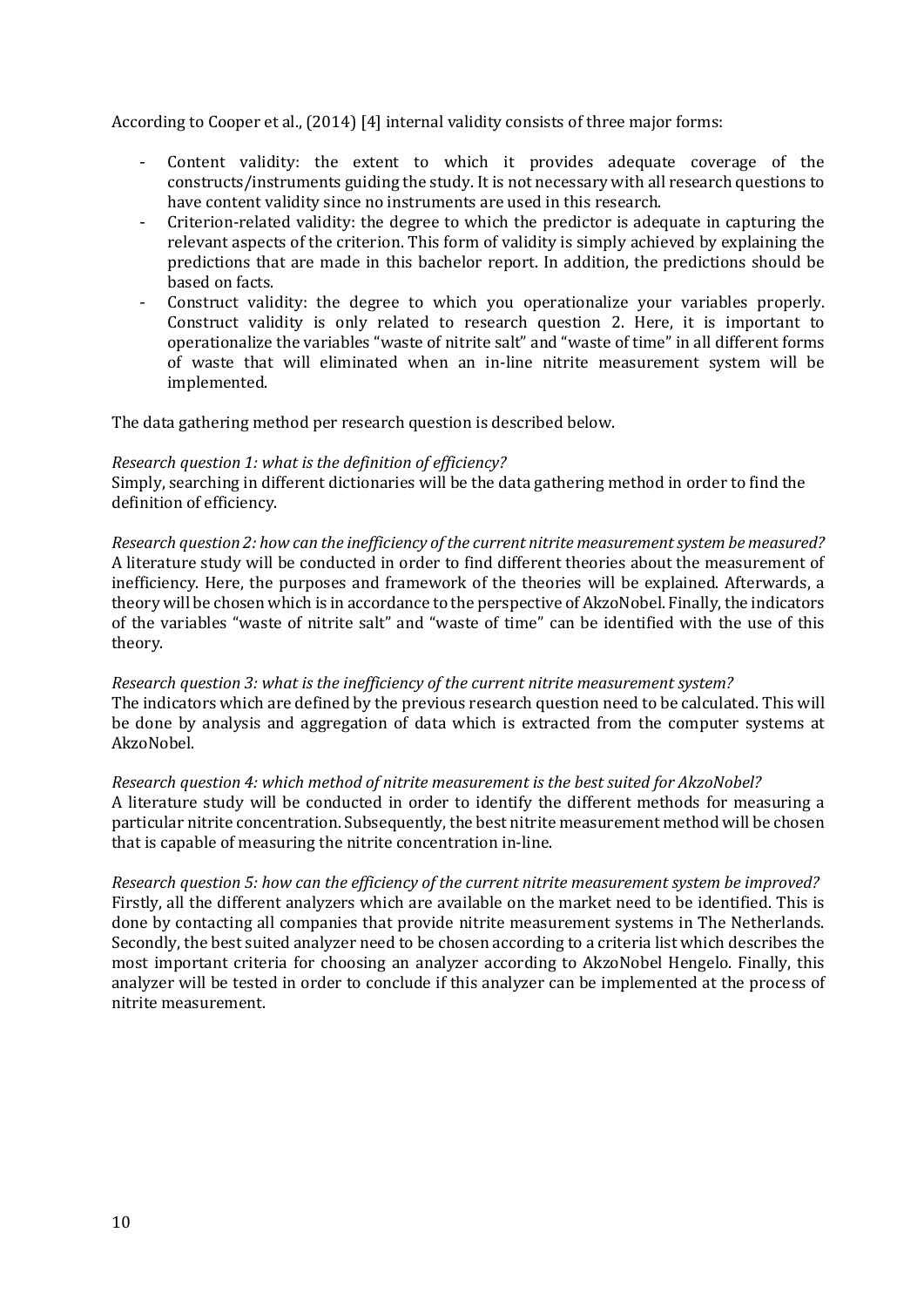## 2. THEORETICAL PERSPECTIVE

<span id="page-11-0"></span>In this chapter, firstly, a definition of efficiency will be given. Secondly, theories which are available in literature for measuring the efficiency of a process will be described. Thirdly, one theory will be chosen which is in accordance with the aim of this research. Finally, this information will be used to identify the indicators of the current nitrite measurement system.

#### 2.1 DEFINITION OF EFFICIENCY

<span id="page-11-1"></span>In this subchapter, research question 1 is answered: "What is the definition of efficiency?"

Efficiency is according to Collins dictionary [\[5\]:](#page-20-5) "the quality of being able to do a task successfully, without wasting time or energy".

Efficiency is according to Cambridge dictionary [\[6\]:](#page-20-6) "the good use of time and energy in a way that does not produce waste".

Efficiency is according to Oxford dictionary [\[7\]:](#page-20-7) "achieving maximum productivity with minimum wasted effort or waste".

So, a system is efficient when it minimizes waste or effort, while maximizing productivity.

The most common goals of process optimization methods are minimizing cost, maximizing throughput, and/or efficiency [\[8\].](#page-20-8) The goal of this research is to improve the efficiency of the process of nitrite measurement at AkzoNobel Hengelo. The next section will therefore describe the process optimization methods which are available in literature.

#### 2.2 PROCESS OPTIMIZATION METHODS

<span id="page-11-2"></span>In this subchapter, research question 2.1 is answered: "Which theories can be applied to measure inefficiency?"

There are five common process optimization methods available which are Business Process Reengineering (BPR), Lean, Kaizen, Six Sigma and Total Quality Management (TQM[\) \[8\]](#page-20-8) [\[9\]](#page-20-9) [\[10\].](#page-20-10)

*BPR:* according to Tonchia S. (2004) [\[11\]](#page-20-11) BPR is focused on the restructuring of the business from a strategic viewpoint. This process optimization method will lead to radical change of the business processes and involves taking risks in the presence of big opportunities.

*Lean:* according to Nave D. (2002) [\[12\]](#page-20-12) Lean is focused on the removal of all forms of waste. The application of Lean is done by 5 steps: identify value, identify value stream, flow, pull and perfection. Identifying the value stream is done by identifying the activities which add value. This sequence of activities is called the value stream. The third step involves the improvement of flow. The inhibitors of flow need to be avoided which are work in queue, batch processing and transportation. The main point of the fourth step, pull, is that the process only starts when the customer needs it. Finally, perfection is a repeated and constant attempt which focuses on the removal of nonvalue adding activities, improve flow and satisfy customer delivery needs.

*Kaizen:* according to the Cosima project of the lifelong learning program [\[8\]](#page-20-8) Kaizen is focused on the gradual improvement of processes and on the development of people so that they are able to solve the problems and the desired results can be achieved.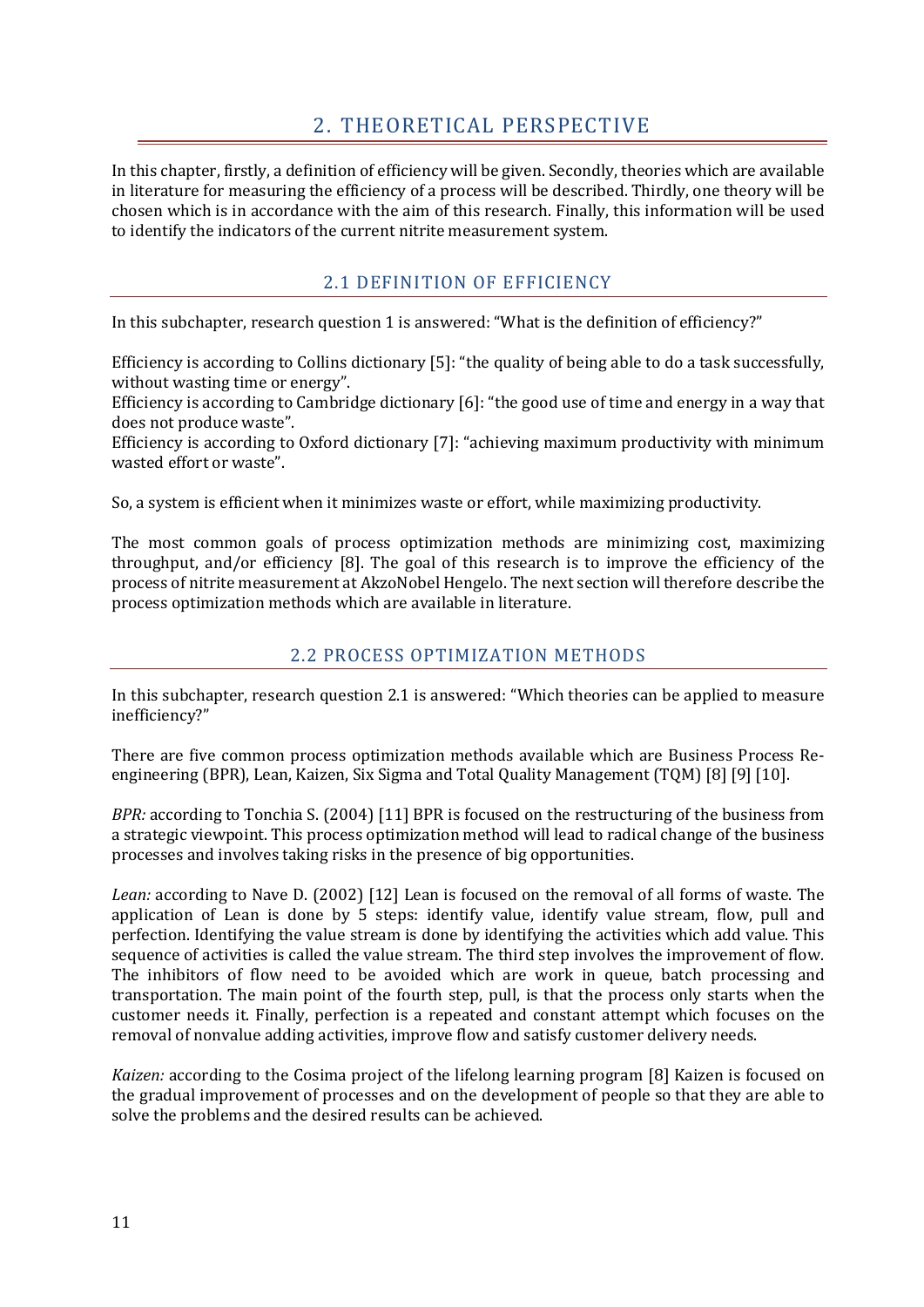*Six Sigma:* according to Nave D. (2002) [\[12\]](#page-20-12) Six Sigma is focused on reduction of variation. This involves a methodology which includes five steps: define, measure, analyze, improve and control. Firstly, practitioners begin by defining the process. Secondly, the process will be measured and analyzed. Thirdly, solutions are developed and on this basis changes are made to the process. Finally, the process is controlled if the process is relatively stable and runs at a desired level. This is done in order to assure that no unexpected changes can occur.

*TQM:* according to Nave D. (2002) [\[12\]](#page-20-13) TQM is defined as "a continuously evolving management system consisting of values, methodologies and tools, the aim of which is to increase external and internal customer satisfaction with a reduced amount of resources". TQM is a structured approach to organizational management that seeks to improve the quality of products and services [\[8\].](#page-20-8)

#### 2.3 LEAN

<span id="page-12-0"></span>In this subchapter, research question 2.2 is answered: "Which theory will be used in this research and why?"

As shown in [Figure 1: Schematic representation of the problem cluster,](#page-8-2) the waste of nitrite salt and the waste of time are the main causes of the inefficient nitrite measurement. The new nitrite measurement system needs to minimize these different forms of waste. As already is defined by Nave D. (2002) [\[12\]](#page-20-12) Lean is focused on the removal of all forms of waste. The other process optimization methods are focused on other concepts, such as quality or restructuring of the business. Lean is therefore the process optimization method that fits the best with our goal.

#### *What does Lean mean?*

According to Gauci J. (2010) [\[14\]](#page-20-14) Lean is defined as "a philosophical way of working which emphasizes the removal of waste within a process. Core to this philosophy involves the principle that expenditure of resources for any goal other than the creation of value for the end customer is wasteful and therefore should be a target for elimination. This principle is applied from the perspective of the customer who consumes a product or service." According to Nave D. (2002) [\[12\]](#page-20-12) Lean is defined as "a systematic approach to identifying and eliminating waste through continuous improvement flowing the product at the pull of the customer in pursuit of perfection".

#### *The Lean philosophy*

Three key issues are defined by the Lean philosophy [\[15\]:](#page-20-15)

- *The involvement of everyone:* the aim of Lean philosophy is to provide guidelines which embrace everyone and every process in the organization.
- *Continuous improvement:* Lean objectives are often expressed as ideals, such as the definition given by Slack et al., (2010) [\[15\]](#page-20-15) to meet demand instantaneously with perfect quality and no waste. "While any operation's current performance may be far removed from such ideals, a fundamental Lean belief is that it is possible to get closer to them over time. This is why the concept of continuous improvement is such an important part of the Lean philosophy".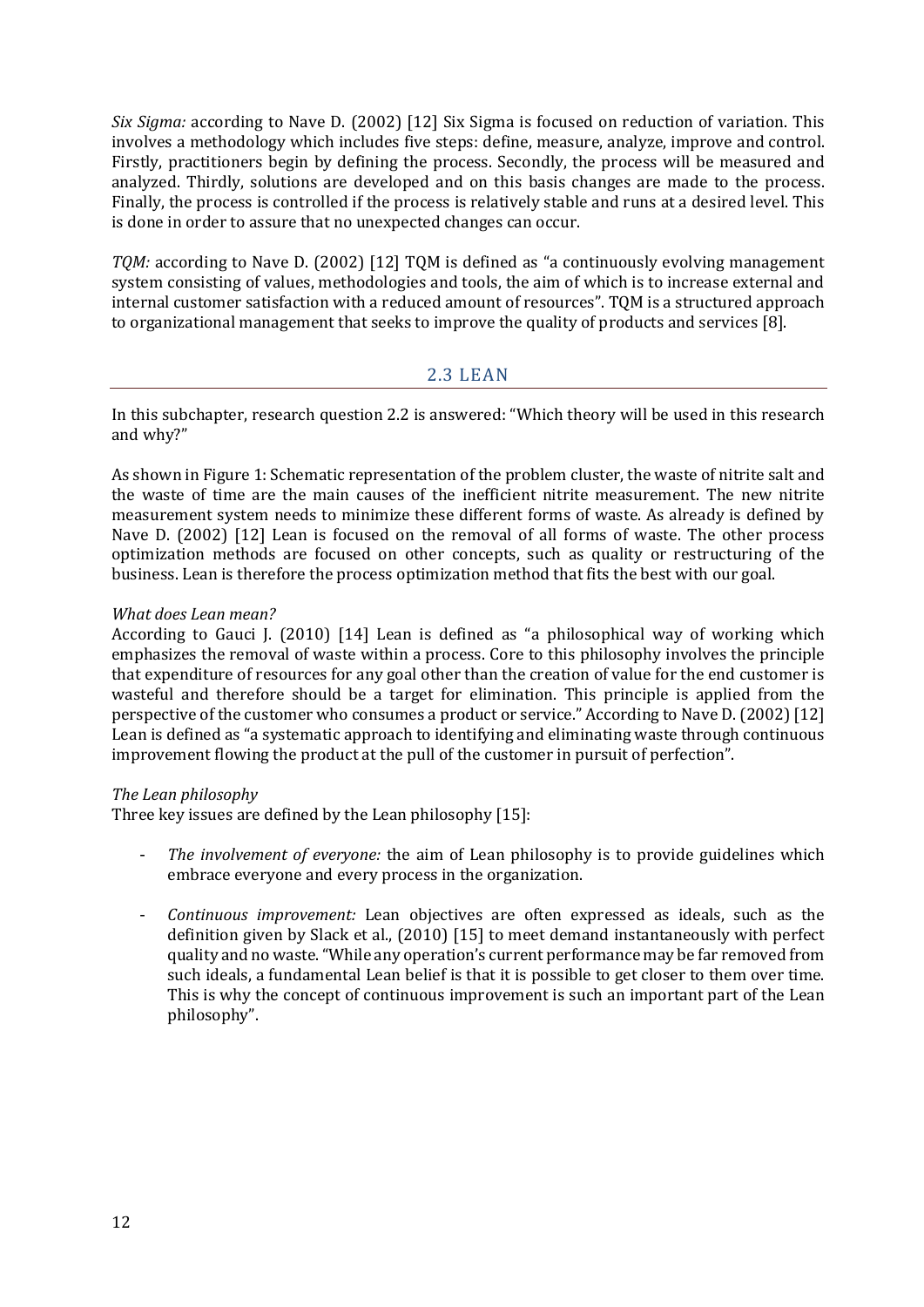- *The different types of waste according to Lean:* seven types of waste are defined which form the core of Lean philosophy [\[15\]](#page-20-15) [\[16\]:](#page-20-16)
- 1. Over-production: producing more than immediately is needed by the following operation.
- 2. Waiting time/other waste of time: time that is not effectively used.
- 3. Transport: moving items or raw materials around the operation does not add value.
- 4. Process: the process itself may be a source of waste. Some operations exist because of poor design or maintenance which could be eliminated.
- 5. Inventory: holding inventory does not add value.
- 6. Motion: unnecessary movement of machineries and operators.
- <span id="page-13-0"></span>7. Defectives: waste of product.

#### 2.4 INEFFICIENCY AT AKZONOBEL

<span id="page-13-1"></span>This chapter is removed due to confidentiality.

### 3. EFFICIENCY OF THE NITRITE MEASUREMENT SYSTEM

<span id="page-13-2"></span>This chapter is removed due to confidentiality.

### 4. METHODS OF NITRITE ANALYSIS

<span id="page-13-3"></span>This chapter is removed due to confidentiality.

#### 4.1 METHOD OF NITRITE MEASUREMENT OF CURRENT ANALYZERS

<span id="page-13-4"></span>This chapter is removed due to confidentiality.

#### 4.2 METHODS OF NITRITE MEASUREMENT: A LITERATURE STUDY

According to Strother T. (2009[\) \[18\]](#page-20-17) raw material identification is one of the most important quality control aspects in the chemical manufacturing. Identifying materials quickly and reliably before they are used in the process will help ensure that the final product meets specifications and reduces costs associated with wasted materials and time. Traditional chromatographic or wet chemistry techniques are the opposite of raw material identification. These techniques identify materials with the usage of liquids. Unfortunately, these techniques require considerable time, technical training and destroy the sample in the process. Ideally, a method of raw material identification would be rapid, easy to perform and non-destructive. These requirements are met by spectroscopic techniques. These techniques involve the interactions of light with materials. In addition, spectroscopy is much more rapid than chromatographic and wet chemical methods and can provide proper identification in less than two minutes.

Three common forms of raw material identification by spectroscopy are: Near-infrared (NIR), Midinfrared (MIR) and Raman spectroscopy [\[19\]](#page-20-18) [\[20\]](#page-20-19) [\[21\].](#page-21-1) 

MIR is not able to measure the nitrite concentration in-line. Therefore, this method is not applicable in this research [\[22\].](#page-21-2) Other techniques of raw material identification by spectroscopy will be discussed below.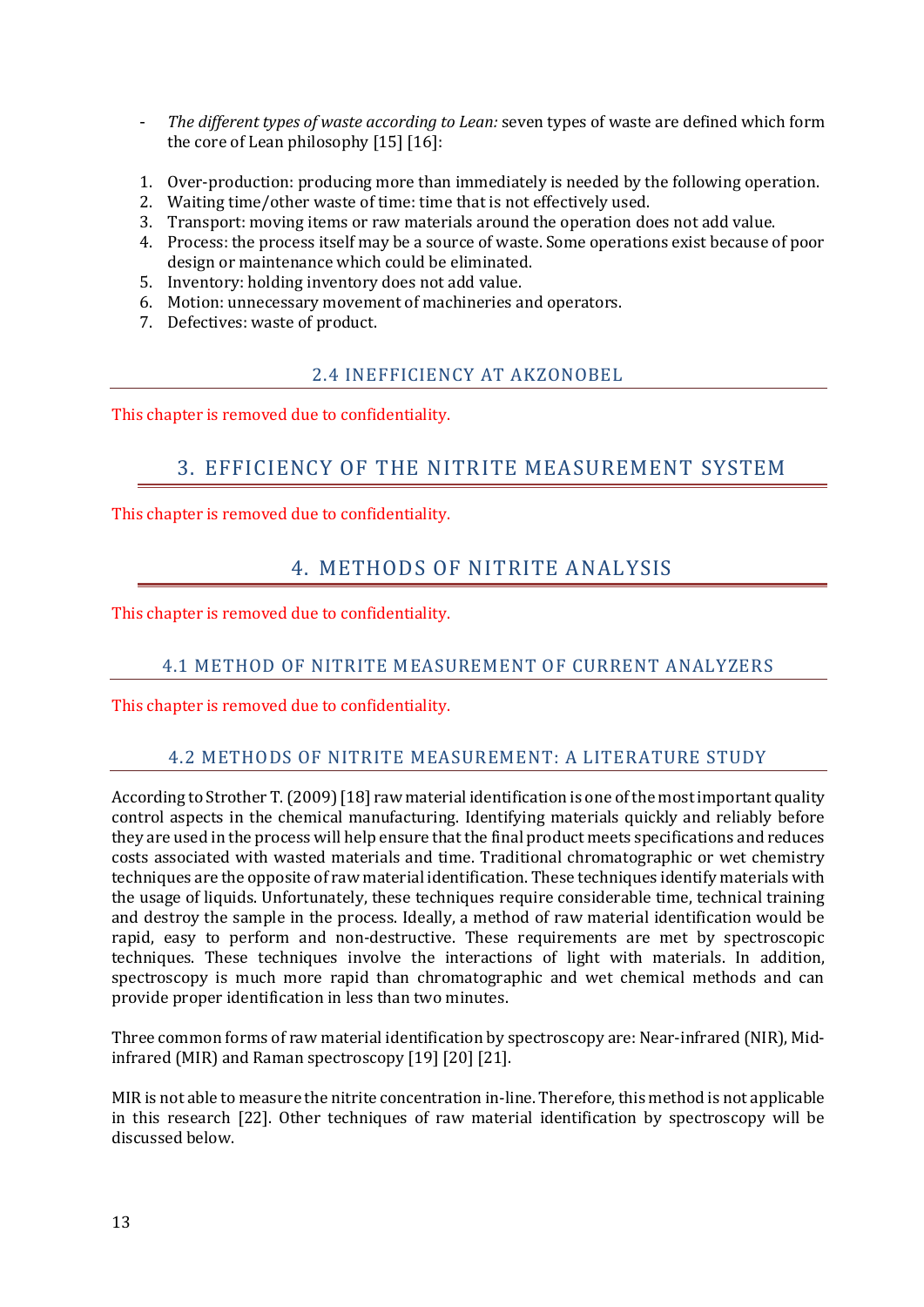*NIR* 

According to Metrohm (2013) [\[22\]](#page-21-2) NIR spectroscopy is a simple, quick (<30s analysis time), nondestructive technique that provides analysis with levels of accuracy and precision that are comparable to UV spectroscopy. NIR analyzers require no sample preparation or manipulation with chemicals, solvents, or reagents. NIR absorption spectra are often complex, this spectra is influenced by the chemical, physical, and structural properties of all species present in a sample. NIR models describe how the measured absorption values of samples (measured at many different wavelengths) are related to properties of the analysed material (for example the concentration of the sample). This principle is shown below i[n Figure 2: Principle of NIR.](#page-14-0)



<span id="page-14-0"></span>FIGURE 2: PRINCIPLE OF NIR

#### *Raman*

According to Strother T. (2009) [\[18\]](#page-20-17) Raman spectroscopy relies strictly on the non-elastic scattering of photons from a laser source. When the photons from the laser interact with the material, a few are absorbed. The remaining energy is re-emitted as scattered light at a different frequency. The scattered light is shifted from the original laser frequency by an amount that depends on the energy absorbed by the molecular bonds. When the light encounters molecules in the sample, they can interact in such a way that energy can be either lost or gained by the scattered photons. The energy difference between the incident photon and the scattered photon can be detected and transformed into a visual representation of the data gathered. This principle is shown i[n Figure 3: Principle of Raman.](#page-15-0)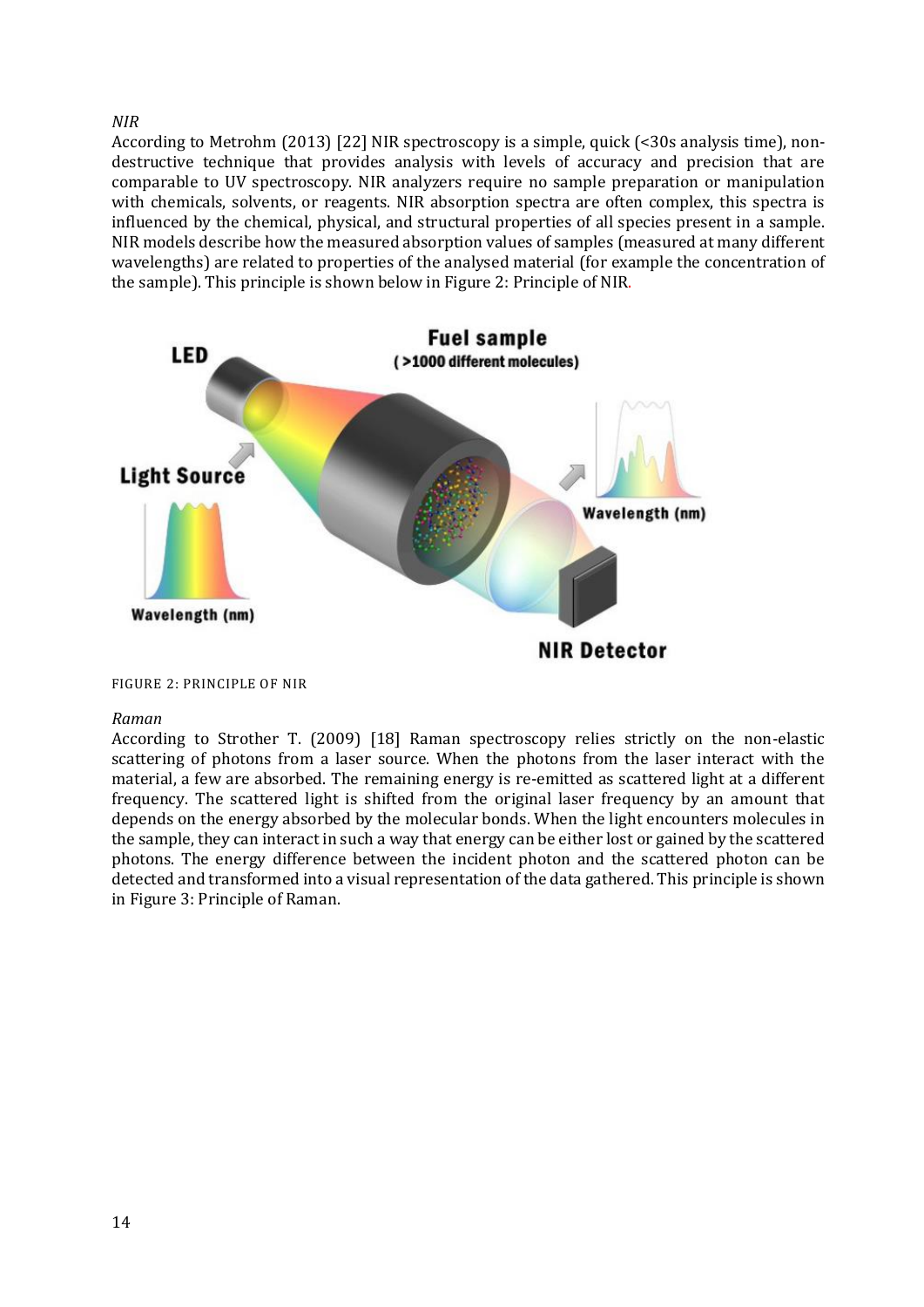

<span id="page-15-0"></span>FIGURE 3: PRINCIPLE OF RAMAN

#### *Conclusion*

According to Metrohm (2013) [\[22\]](#page-21-2) NIR is the most flexible technique in comparison with Raman and MIR. NIR analysis allows the determination of multiple values in a single determination. In addition, NIR is ideally suited for quality control of raw materials. NIR is better suited for analyzing powder mixtures like nitrite salt in comparison with Raman [\[18\],](#page-20-17) se[e Figure 4: Differences between](#page-15-1)  [NIR and Raman.](#page-15-1) In conclusion, NIR is the best suited method for AkzoNobel Hengelo.

| <b>NIR</b>                                 |                    | Raman                                                        |
|--------------------------------------------|--------------------|--------------------------------------------------------------|
| <b>Grains</b><br><b>Tablets</b>            |                    | <b>Unknown</b><br><b>Organic Liquids</b><br><b>Materials</b> |
| <b>Light Sensitive</b><br><b>Materials</b> | <b>Pure Solids</b> | <b>Films</b><br><b>Aqueous</b>                               |
| <b>Powder Mixtures</b>                     | <b>Softgels</b>    | <b>Polyatomic Ionic Salts</b>                                |
| <b>Polar Materials</b>                     | <b>Pastes</b>      |                                                              |
| Inhomogeneous<br><b>Samples</b>            | <b>Syrups</b>      | <b>Non-polar Materials</b>                                   |

<span id="page-15-1"></span>FIGURE 4: DIFFERENCES BETWEEN NIR AND RAMAN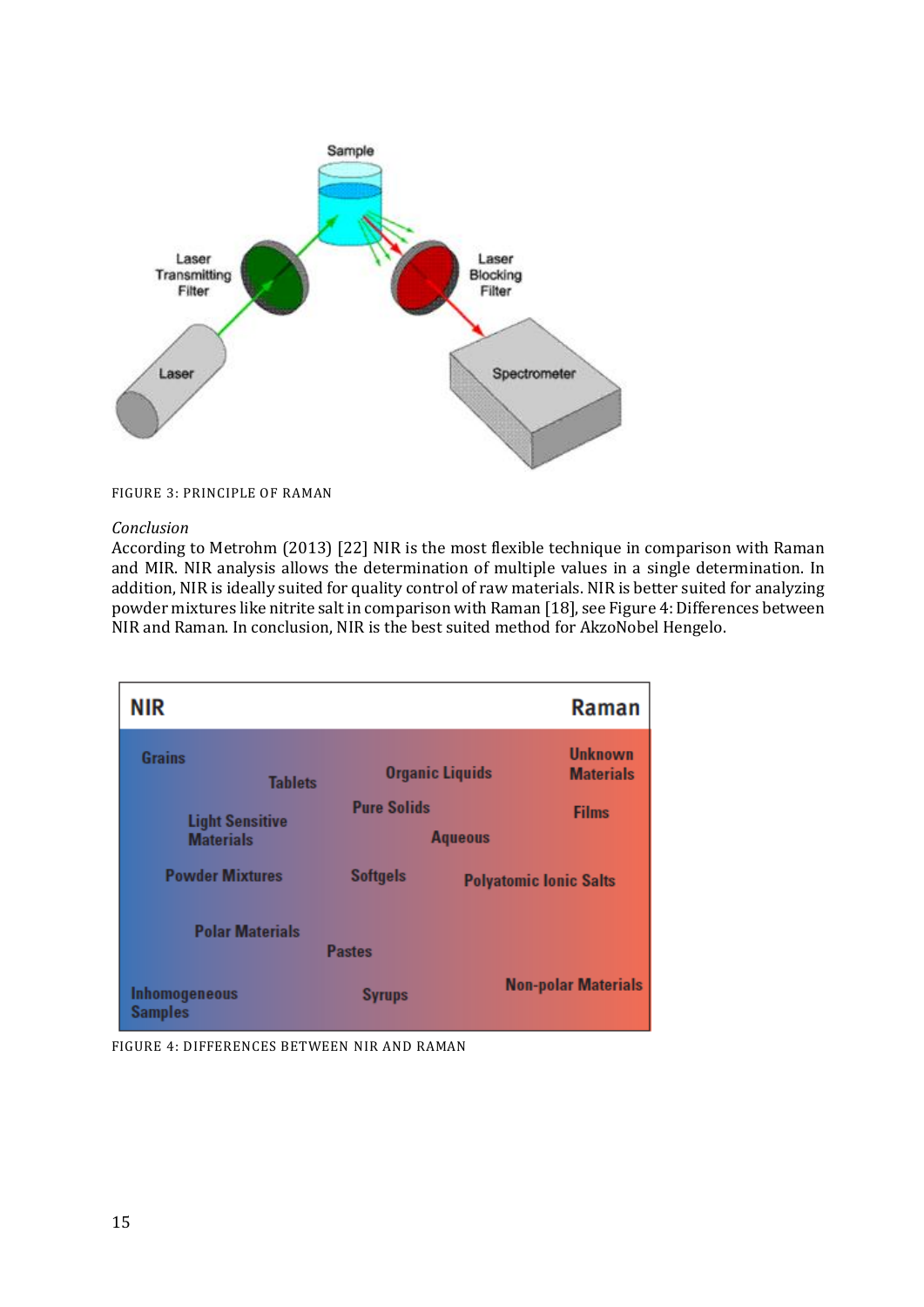<span id="page-16-0"></span>Chapters 5 t/m 7 are involved with answering research question 5: "How can the efficiency of the current nitrite measurement system be improved? "

In this chapter, a criteria list is made in order to evaluate the analyzers which are available on the market. After that, the analyzers that use the NIR technique are identified. In addition, analyzers that use other techniques that measure the concentration nitrite in salt are identified. This is done in order to begin as general as possible. At the end of this chapter, the different analyzers are evaluated according to the criteria list and finally the best suited analyzer for AkzoNobel Hengelo will be chosen.

The first criterion which is not shown in the criteria list of [Table 1: Criteria list with weights](#page-16-1) is whether the analyzer is resistant in a salty environment. The analyzer can simply not be implemented if it is not designed for usage in a salty environment. This criterion is therefore not scored since the companies that offer these analyzers are not contacted.

There are four approaches to weight and criteria generation [\[23\].](#page-21-3) In this research, the "expert panel" approach is used because the criteria and weights should be in accordance with the demand of AkzoNobel Hengelo. This approach uses the opinions of experts in order to generate weights and criteria. This is done by a brainstorm session with the experts of the technology department of AkzoNobel Hengelo. The results are shown in [Table 1: Criteria list with weights.](#page-16-1)

| Criteria list                  |        |                      |               |
|--------------------------------|--------|----------------------|---------------|
| Criterion                      | Weight | Variable             | Units         |
| 1. Analysis time               | 0.35   | Time                 | Min           |
| 2. The analyzer gives accurate | 0.35   | $R^2$                | $\frac{0}{0}$ |
| results                        |        |                      |               |
| 3. Price of the analyzer       | 0.15   | Price                | Euro          |
| 4. Difficulty for the usage of | 0.15   | Degree of difficulty | Difficulty 1  |
| the analyzer.                  |        |                      | Difficulty 2  |
|                                |        |                      | Difficulty 3  |

<span id="page-16-1"></span>TABLE 1: CRITERIA LIST WITH WEIGHTS

The criteria are evaluated per analyzer as follows:

- Analysis time: the lead time for analyzing a nitrite salt sample. The analysis time influences waste of nitrite salt by the scrapping of pallets. When the analysis time of the analyzer is as small as possible, it will lead to a faster detection of a nitrite salt package that is outside the customer specification. As a consequence, fewer packages with this nitrite salt that is outside the customer specification are thrown away.
- The analyzer gives accurate results: the first step to investigate and quantify the agreement between measurements made by two methods is to plot the data according to Bartlett et al., (2008) [\[24\].](#page-21-4) The simplest plot is of subjects' measurements from the NIR method against another measurement method. If both measurements are completely free from error, the points lie on a diagonal line of equality with a  $R^2$  of 1. This means that the results of both methods are exactly the same. The degree of this equality is shown by  $R^2$ which is statistical measure of how well the regression predictions approximate the real data points. However, this criterion can only be scored after tests. The results of these tests are explained in chapter [7](#page-19-1) [Tests,](#page-19-1) this chapter is removed due to confidentiality.
- Price of the analyzer: this criterion means simply the price of the analyzer including all other costs such as transportation costs, taxes, costs of usage etc.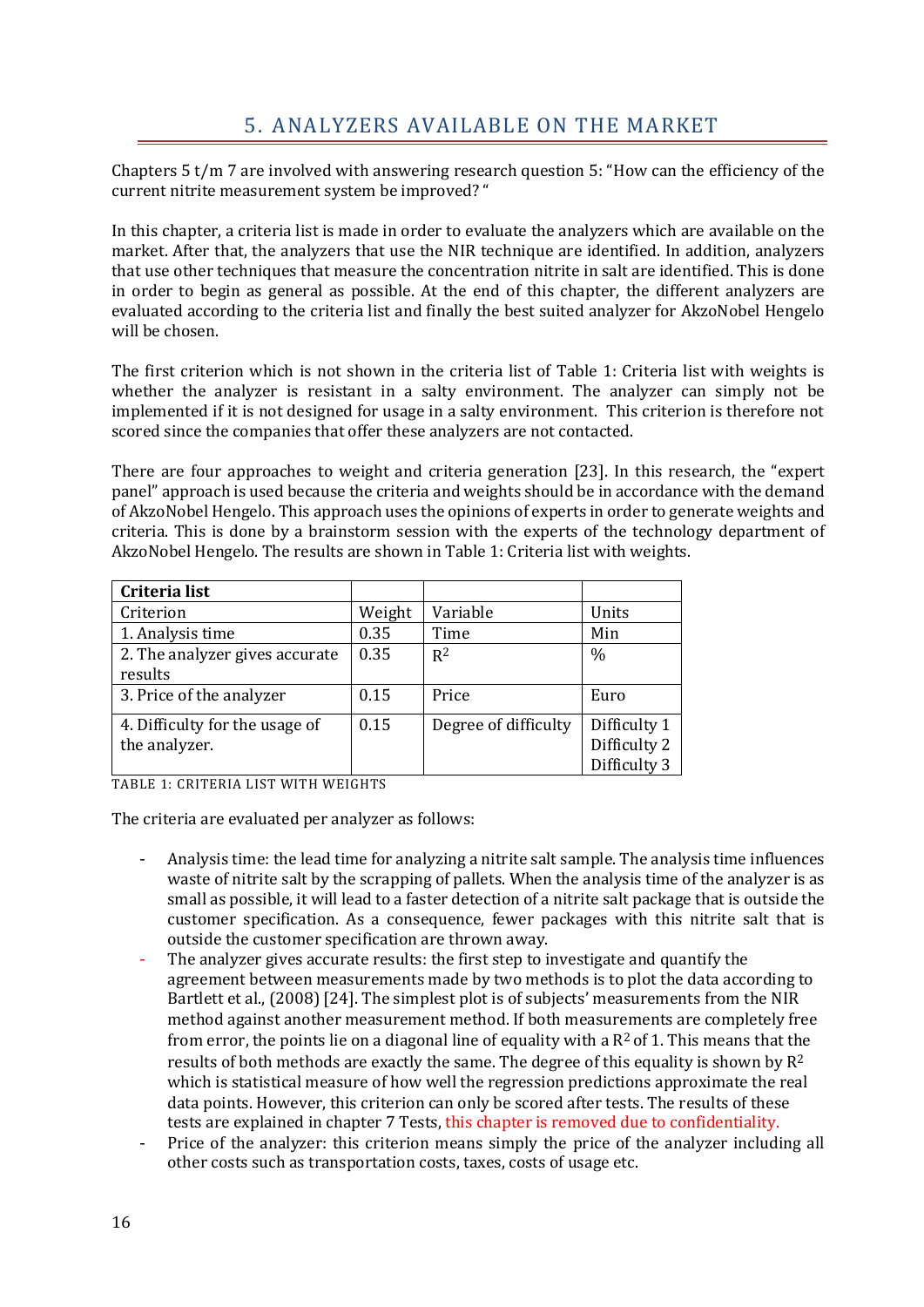- Difficulty for the usage of the analyzer: this criterion means the degree of difficulty to use the analyzer for the operators. This degree of difficulty is dependent on whether the analyzer is connected to a software system and/or the nitrite concentration is saved automatically. Therefore, three degrees of difficulty are defined:
	- 1. Difficulty 1: the analyzer is connected to a software system which visualizes the nitrite concentration in green/red zones. In addition, the analyzer is capable of saving the nitrite concentration automatically.
	- 2. Difficulty 2: the analyzer is connected to a software system which visualizes the nitrite concentration in green/red zones. The analyzer is not capable of saving the nitrite concentration automatically.
	- 3. Difficulty 3: the analyzer is not connected to a software system. The nitrite concentration results need to be written by hand.

The typical method for project-ranking purposes is the Goal Achievement Matrix (GAM) [\[23\].](#page-21-3) With this method, it is possible for all investment alternatives to rank these alternatives systematically and unambiguously. This method places all criteria used for evaluation into a matrix form. The matrix entries are the normalized scores assigned to each alternative of each criterion. The weights are also specified. Finally, the product of the score matrix and the vector of weights produces a weighted score matrix.

Dutch companies are only contacted because communication with people of other countries is not optimal and it might lead to more delay. The nitrite analyzers of these companies are resistant in a salty environment and are evaluated in [Table 2: Criteria list with scores.](#page-17-0)

| Criteria list                                   |        |                          |                          |                          |
|-------------------------------------------------|--------|--------------------------|--------------------------|--------------------------|
| Criterion                                       | Weight | Company X                | Company Y                | Company Z                |
| 1. Analysis time                                | 0.35   | $10 \text{ min}$         | 1 min                    | 1 min                    |
| 2. The analyzer gives accurate<br>results       | 0.35   | Can not be<br>determined | Can not be<br>determined | Can not be<br>determined |
|                                                 |        | vet                      | yet                      | vet                      |
| 3. Price of the analyzer                        | 0.15   | 50k euro                 | 95k euro                 | 100k euro                |
| 4. Difficulty for the usage of<br>the analyzer. | 0.15   | Difficulty 3             | Difficulty 1             | Difficulty 1             |

<span id="page-17-0"></span>TABLE 2: CRITERIA LIST WITH SCORES

Normalization is done as follows: divide each row by the value of the best score and then multiply the result by 100. However, when the best score is the lowest value as by the criterion "analysis time", the lowest score becomes the numerator, that is, every other score is divided into that value and the result is multiplied by 100. For example, the best score on the criterion "analysis time" is 1 min. So, the normalized score of Company X on the criterion analysis time is equal to:  $\frac{1}{10} * 100 =$ 10. The results are shown in [Table 3: Criteria list with normalized scores.](#page-18-0)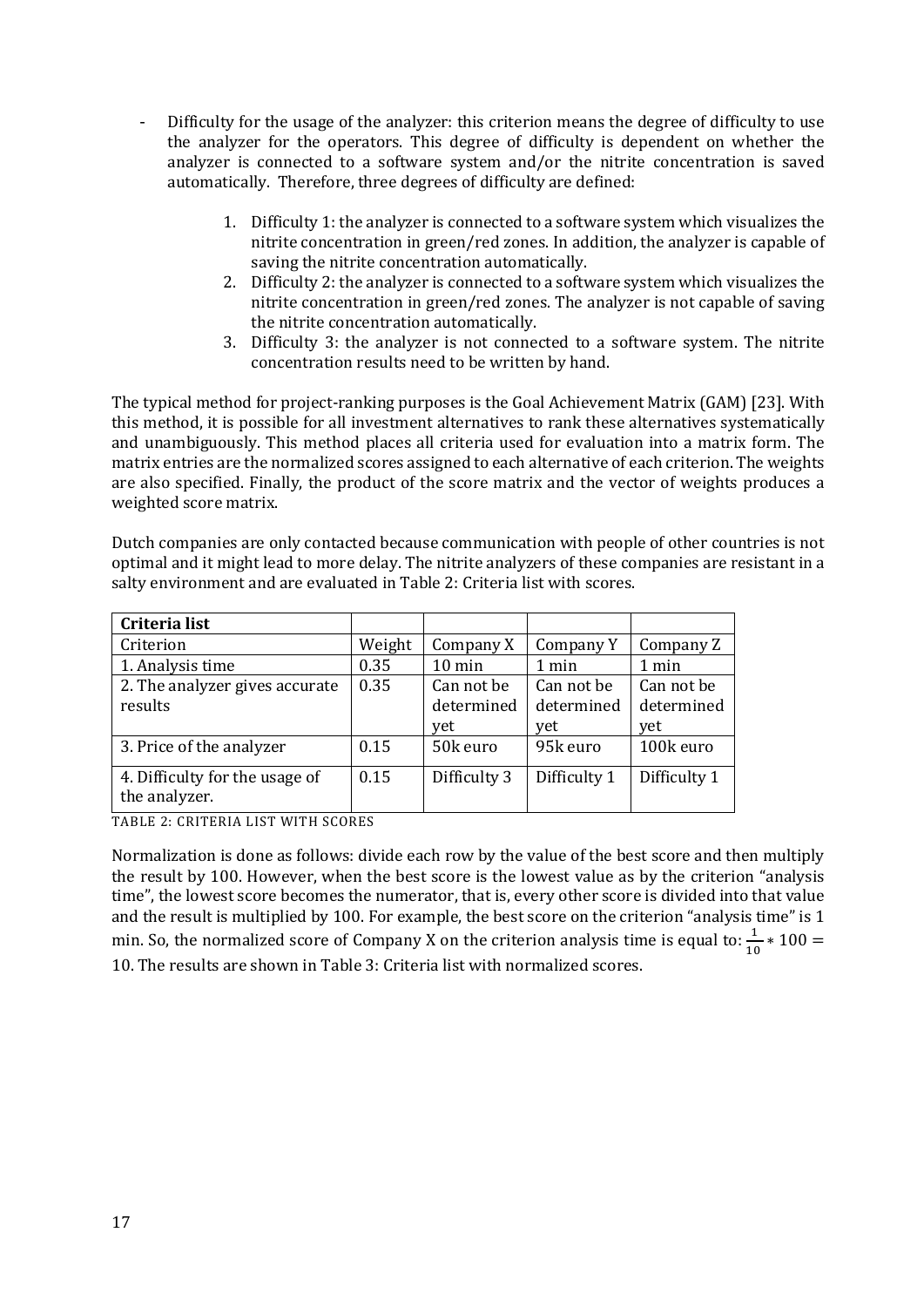| Criteria list                                   |        |                                 |                                 |                              |
|-------------------------------------------------|--------|---------------------------------|---------------------------------|------------------------------|
| Criterion                                       | Weight | Company X                       | Company Y                       | Company Z                    |
| 1. Analysis time                                | 0.35   | 10                              | 100                             | 100                          |
| 2. The analyzer gives accurate<br>results       | 0.35   | Can not be<br>determined<br>yet | Can not be<br>determined<br>yet | Can not be<br>determined yet |
| 3. Price of the analyzer                        | 0.15   | 100                             | 53                              | 50                           |
| 4. Difficulty for the usage of the<br>analyzer. | 0.15   | 33                              | 100                             | 100                          |

<span id="page-18-0"></span>TABLE 3: CRITERIA LIST WITH NORMALIZED SCORES

The weighted score matrix is shown below i[n Table 4: The weighted score matrix.](#page-18-1)

| Criteria list                                   |        |                                 |                                 |                              |
|-------------------------------------------------|--------|---------------------------------|---------------------------------|------------------------------|
| Criterion                                       | Weight | Company X                       | Company Y                       | Company Z                    |
| 1. Analysis time                                | 0.35   | 3.5                             | 35                              | 35                           |
| 2. The analyzer gives accurate<br>results       | 0.35   | Can not be<br>determined<br>yet | Can not be<br>determined<br>yet | Can not be<br>determined yet |
| 3. Price of the analyzer                        | 0.15   | 15                              | 7.95                            | 7.5                          |
| 4. Difficulty for the usage of the<br>analyzer. | 0.15   | 4.95                            | 15                              | 15                           |
| <b>Total</b>                                    | 1.0    | 23.45                           | 57.95                           | 57.50                        |

<span id="page-18-1"></span>TABLE 4: THE WEIGHTED SCORE MATRIX

#### *Conclusion*

The weighted score matrix shows that the analyzers provided by Company Y and Company Z scored the best according to the criteria. The difference between the scores of these analyzers is equal to 57.95 − 57.5 = 0.45. This means that both analyzers scored approximately the same according to the weighted score matrix. Therefore, both analyzers will be tested in the next section in order to identify the scores on the accuracy criterion.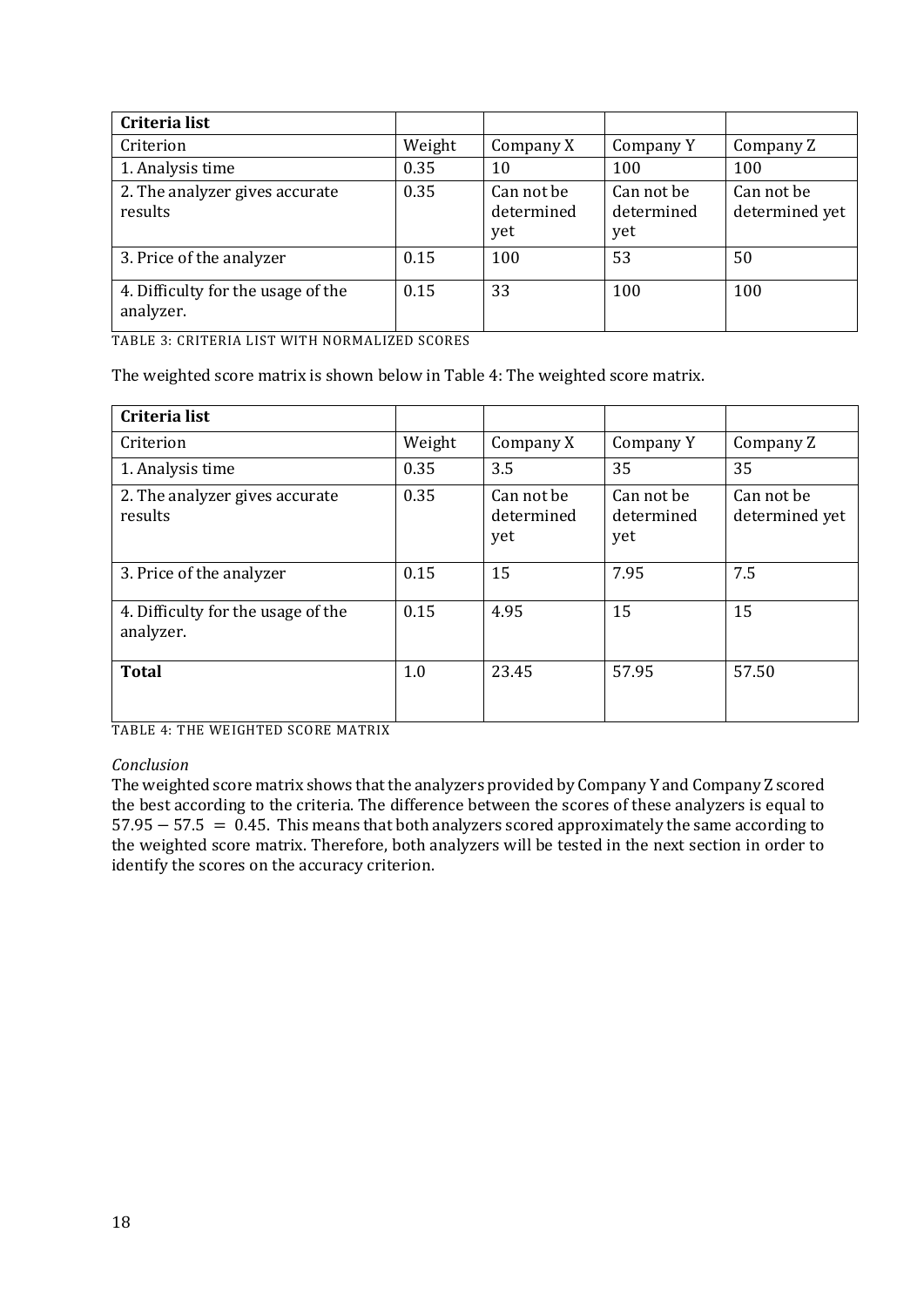#### 6. FEASIBILITY STUDY

<span id="page-19-1"></span><span id="page-19-0"></span>This chapter is removed due to confidentiality.

#### 7. TESTS

<span id="page-19-2"></span>This chapter is removed due to confidentiality.

## 8. CONCLUSIONS AND RECOMMENDATIONS

This chapter is removed due to confidentiality.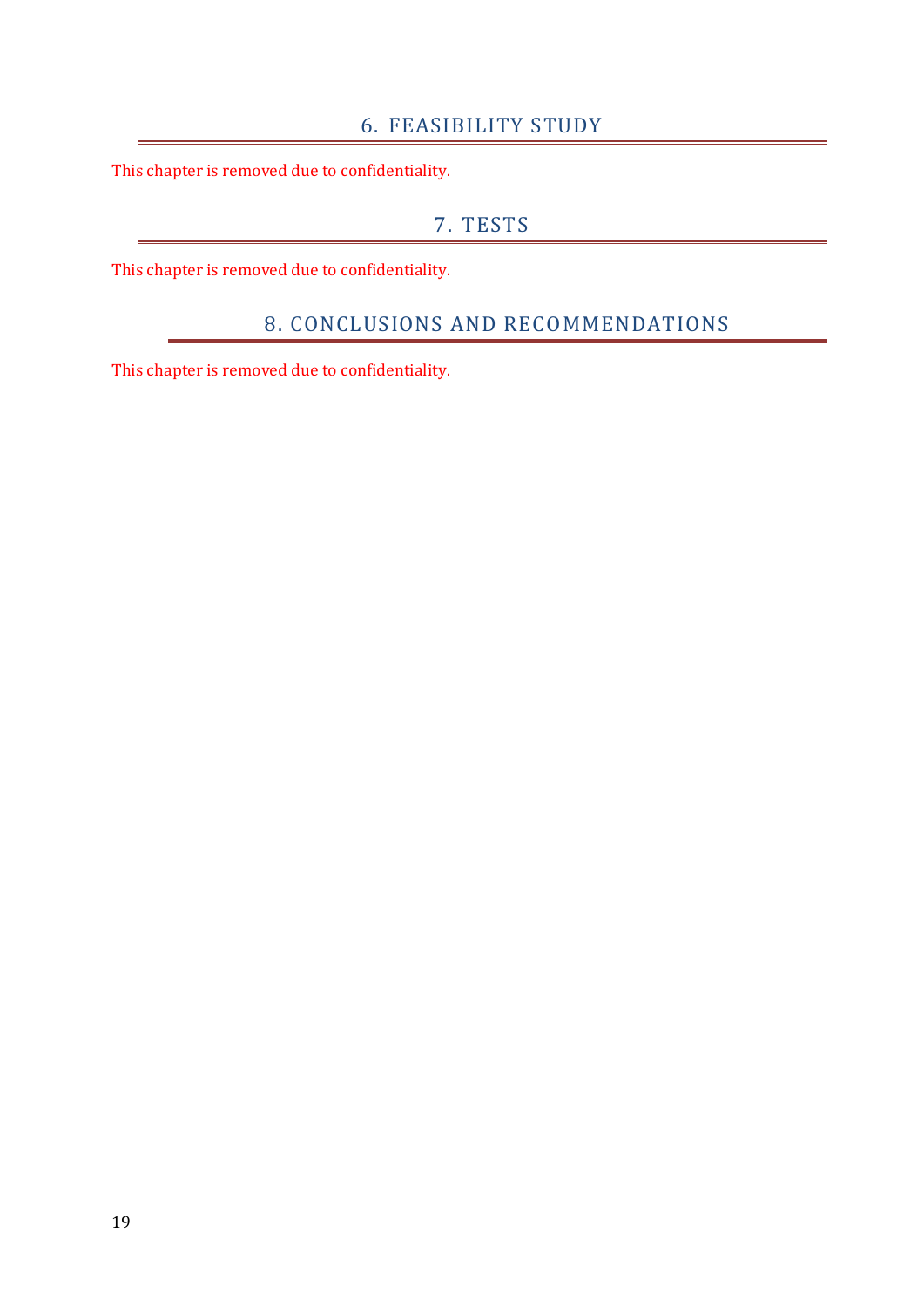- <span id="page-20-1"></span><span id="page-20-0"></span>[1] Site of AkzoNobel. Accessed at: 28-03-2018. Link: https://www.akzonobel.com/
- <span id="page-20-2"></span>[2] Internal document of AkzoNobel Hengelo with all general information about AkzoNobel Hengelo
- <span id="page-20-3"></span>[3] Conversation with X (process technologist of AkzoNobel Hengelo) at 29-03-2018
- <span id="page-20-4"></span>[4] Cooper, D. R., & Schindler, P. S. (2014): Business Research Methods
- <span id="page-20-5"></span>[5] Efficiency. (n.d.). *In Collins dictionary online.* Accessed at 19-04-2018. Link: https://www.collinsdictionary.com/dictionary/english/efficiency
- <span id="page-20-6"></span>[6] Efficiency. (n.d.). *In Cambridge dictionary online.* Accessed at 19-04-2018. Link: https://dictionary.cambridge.org/dictionary/english/efficiency
- <span id="page-20-7"></span>[7] Efficiency. (n.d.). *In Oxford dictionary online.* Accessed at 19-04-2018. Link: https://en.oxforddictionaries.com/definition/efficient
- <span id="page-20-8"></span>[8] The Cosima project of the lifelong learning program
- <span id="page-20-9"></span>[9] Ajaz M. (2015): *Wait a minute! What is the difference?*
- <span id="page-20-10"></span>[10] Does R.J.M.M. (2015): *Lean Six Sigma*
- <span id="page-20-11"></span>[11] Tonchia S. (2004): *Fundamentals of Process Management and Business Process Reengineering*
- <span id="page-20-13"></span><span id="page-20-12"></span>[12] Nave D. (2002): *How to compare Six Sigma, Lean and the Theory of Constraint*
- [13] Andersson R., Eriksson H. & Torstensson (2006): *Similarities and differences between TQM, six sigma and Lean*
- <span id="page-20-14"></span>[14] Gauci J. (2010): *What is Lean?*
- <span id="page-20-15"></span>[15] Slack N., Chambers S. & Johnston R. (2010): *Operations management*
- <span id="page-20-16"></span>[16] Khalil A. El-Namrouty, Mohammed S. AbuShaaban (2013): *Seven Wastes Elimination Targeted by Lean Manufacturing*
- [17] This reference is removed due to confidentiality
- <span id="page-20-17"></span>[18] Strother T. (2009): *NIR and Raman: complementary techniques for raw material identification*
- <span id="page-20-18"></span>[19] Doyle W.M. (2001): *Comparison of near-IR and Raman analysis*
- <span id="page-20-19"></span>[20] Sorak D., Herberholz L., Iwascek S., Altinpinar S., Pfeifer F., Siesler H.W (2013): *New Developments and Applications of Handheld Raman, Mid- Infrared, and Near-Infrared Spectrometers*